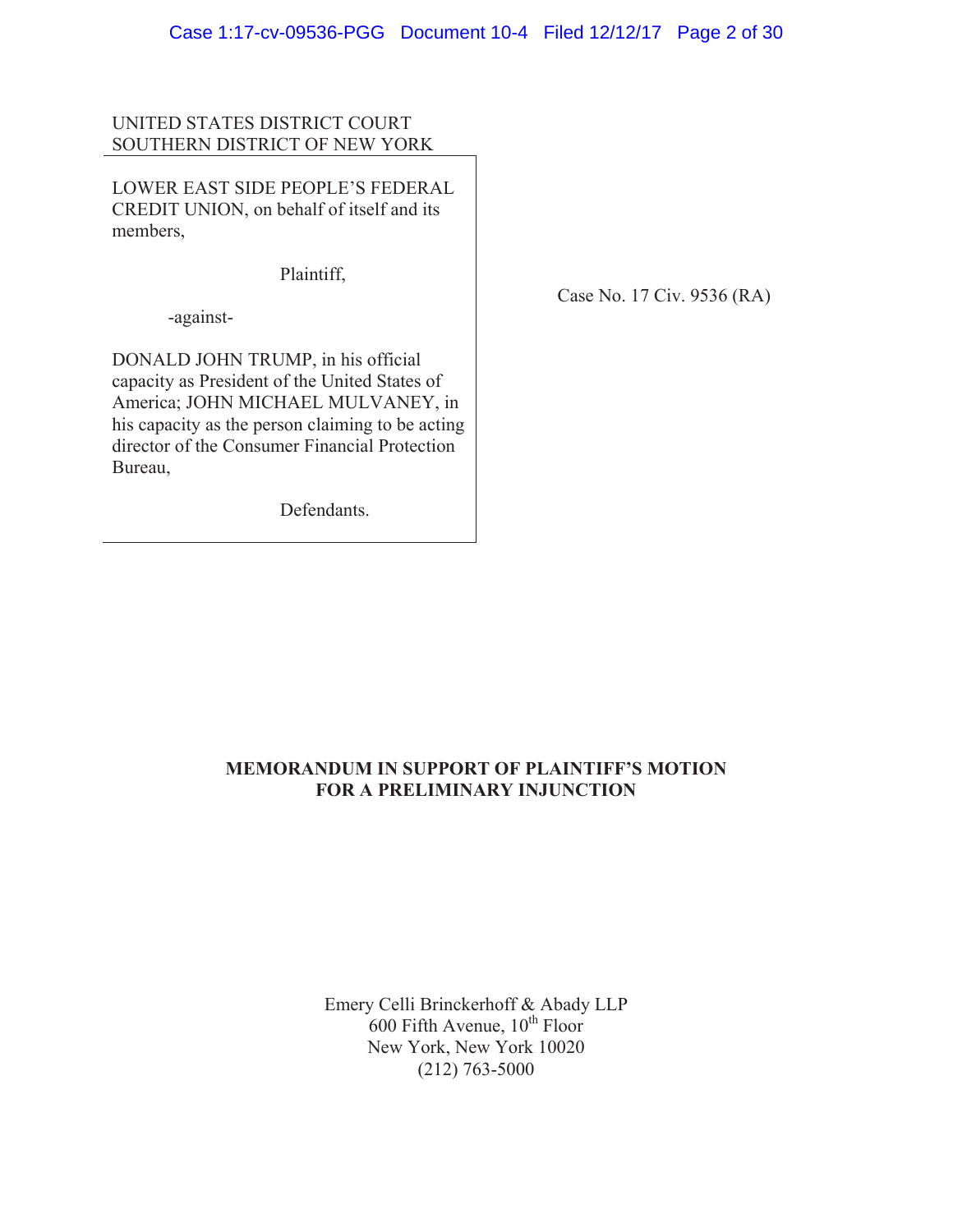# TABLE OF CONTENTS

| $I_{\cdot}$ |                 |                                                                                                                                      |  |  |  |  |
|-------------|-----------------|--------------------------------------------------------------------------------------------------------------------------------------|--|--|--|--|
|             | A.              |                                                                                                                                      |  |  |  |  |
|             | <b>B.</b>       |                                                                                                                                      |  |  |  |  |
|             |                 | 1.<br>Defendants Would Erase Section § 5491(b)(5)(B) From                                                                            |  |  |  |  |
|             |                 | 2.<br>Even If Dodd-Frank Conflicted with the FVRA, Dodd-Frank                                                                        |  |  |  |  |
|             | $\mathcal{C}$ . | The President "Shall Not" Appoint a Member of the FDIC Board<br>(Including the CFPB Acting Director) without Senate Confirmation  13 |  |  |  |  |
|             | D.              | The President May Not Appoint His At-Will Employee to Run                                                                            |  |  |  |  |
|             | Ε.              | The Appointment Violates the Constitution's Appointments Clause 16                                                                   |  |  |  |  |
| $\prod$     |                 | Plaintiff will suffer irreparable injury if an injunction is not granted 17                                                          |  |  |  |  |
|             | $A$ .           |                                                                                                                                      |  |  |  |  |
|             | <b>B.</b>       | Regulation by an Ultra Vires Acting Director Causes                                                                                  |  |  |  |  |
|             | $\mathcal{C}$ . |                                                                                                                                      |  |  |  |  |
| Ш.          |                 |                                                                                                                                      |  |  |  |  |
|             |                 |                                                                                                                                      |  |  |  |  |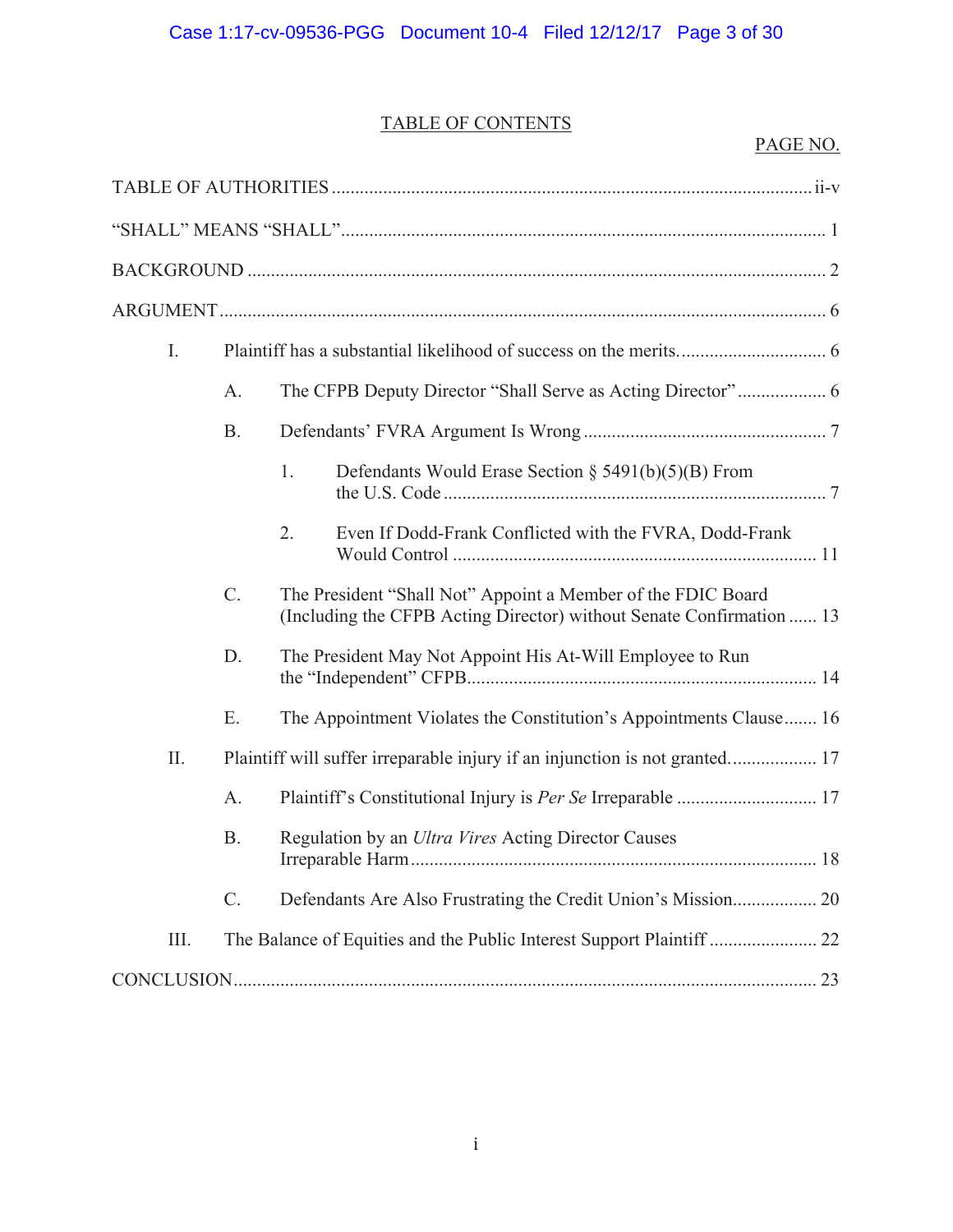# TABLE OF AUTHORITIES

# PAGE NO.

| <b>Cases</b>                                           |  |
|--------------------------------------------------------|--|
| Allen Oil Co., Inc. v. Comm'r of Internal Revenue,     |  |
| Am. Civil Liberties Union v. Clapper,                  |  |
| Anderson v. Yungkau,                                   |  |
| Asgrow Seed Co. v. Winterboer,                         |  |
| Barbieri v. RAJ Acquisition Corp.,                     |  |
| Buckley v. Valeo,                                      |  |
| Caron Found. of Florida, Inc. v. City of Delray Beach, |  |
| Conn. Dep't of Envtl. Prot. v. O.S.H.A.,               |  |
| Corley v. United States,                               |  |
| Duncan v. Walker,                                      |  |
| Edmond v. United States,                               |  |
| Free Enter. Fund v. Pub. Co. Accounting Oversight Bd., |  |
| Freytag v. C.I.R.,                                     |  |
| Great Lakes Comnet, Inc. v. F.C.C.,                    |  |
| HCSC-Laundry v. United States,                         |  |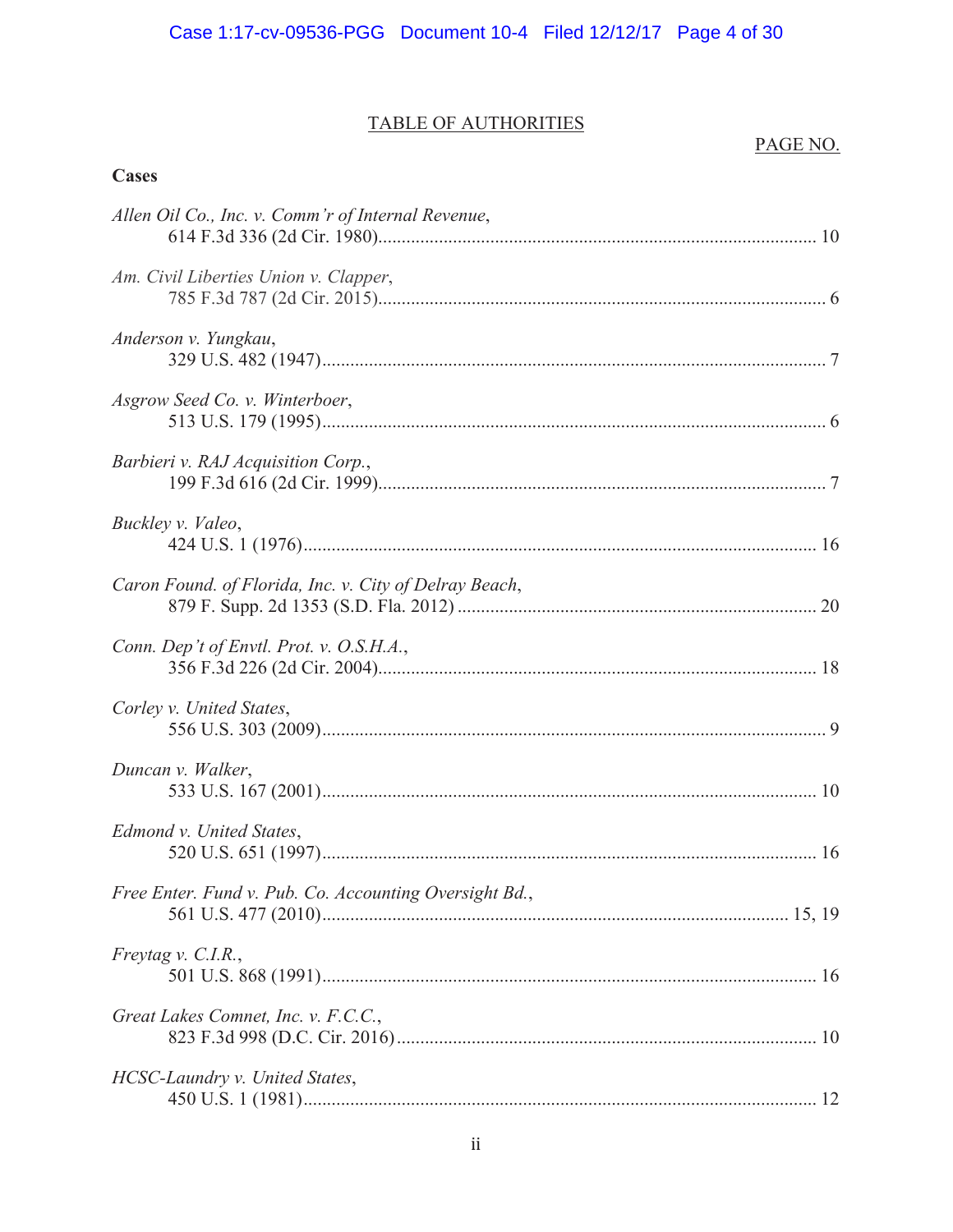# Case 1:17-cv-09536-PGG Document 10-4 Filed 12/12/17 Page 5 of 30

| Heartland Acad. Cmty. Church v. Waddle,                                |  |
|------------------------------------------------------------------------|--|
| Hooks v. Kitsap Tenant Support Servs.,                                 |  |
| Humphrey's Ex'r v. United States,                                      |  |
| J.E.M. Ag Supply, Inc. v. Pioneer Hi-Bred Int'l, Inc.,                 |  |
| Jacksonville Port Auth. v. Adams,                                      |  |
| Jolly v. Coughlin,                                                     |  |
| King v. Burwell,                                                       |  |
| Kingdomware Techs., Inc. v. United States,                             |  |
| Kucana v. Holder,                                                      |  |
| Lexecon Inc. v. Milberg Weiss Bershad Hynes & Lerach,                  |  |
| Mackie v. Bush,                                                        |  |
| Merrill Lynch, Pierce, Fenner & Smith Inc. v. Doe,                     |  |
| N.L.R.B. v. SW Gen., Inc.,                                             |  |
| Olympic Fed. Savs. & Loan Ass'n v. Dir., Office of Thrift Supervision, |  |
| Owner-Operator Indep. Drivers Ass'n, Inc. v. U.S. Dep't. of Transp.,   |  |
| Puello v. Bureau of Citizenship and Immigration Servs.,                |  |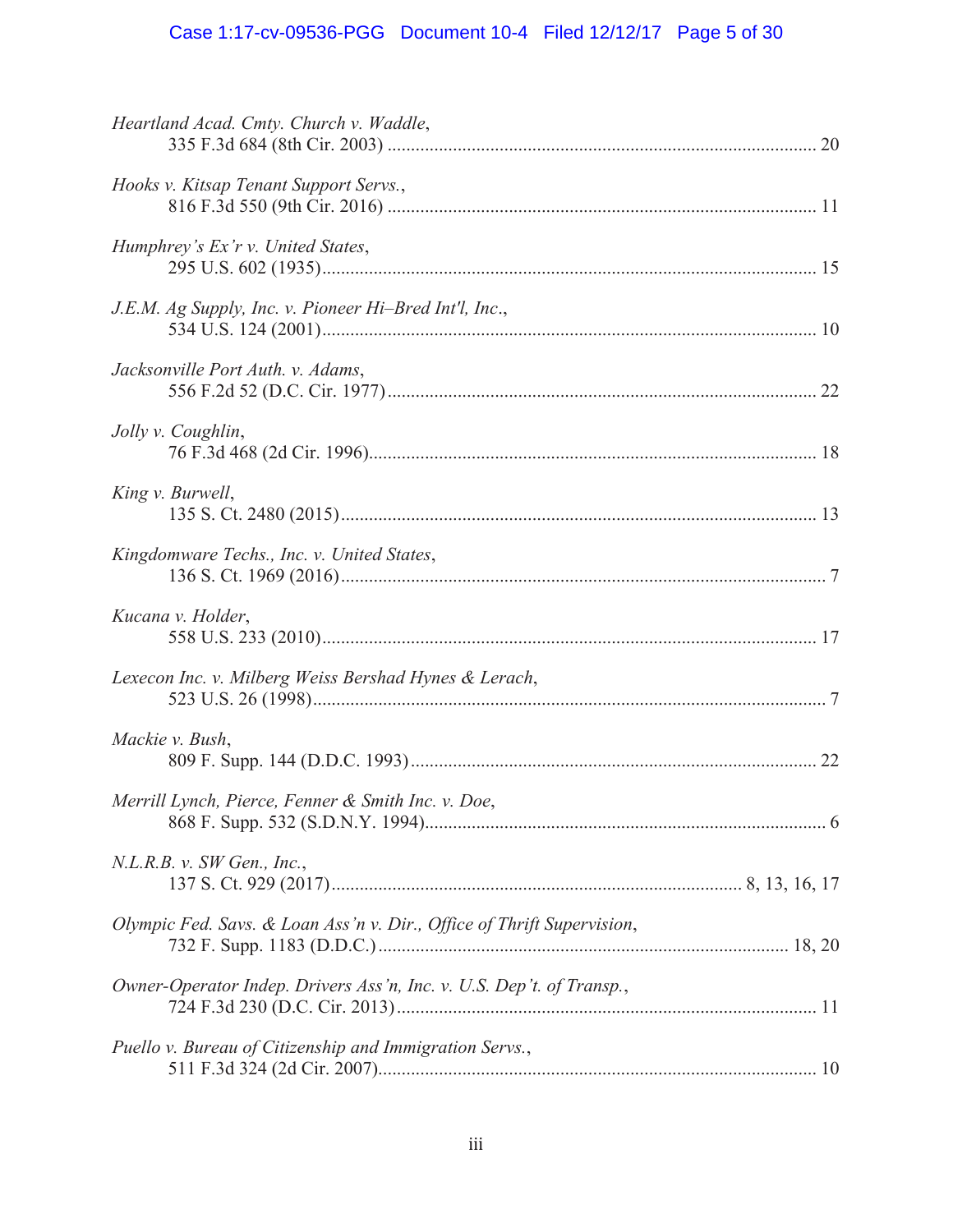# Case 1:17-cv-09536-PGG Document 10-4 Filed 12/12/17 Page 6 of 30

| RadLAX Gateway Hotel, LLC v. Amalgamated Bank,                                      |
|-------------------------------------------------------------------------------------|
| Resolution Tr. Corp. v. Elman,                                                      |
| Shoemaker v. United States,                                                         |
| State Nat. Bank of Big Spring v. Lew,                                               |
| Statharos v. N.Y. City Taxi & Limousine Comm'n,                                     |
| Stewart B. McKinney Found., Inc. v. Town Plan & Zoning Comm'n of Town of Fairfield, |
| United States v. Blasius,                                                           |
| United States v. Germaine,                                                          |
| United States v. Menasche,                                                          |
| Watt v. Alaska,                                                                     |
| Weiss v. United States,                                                             |
| Williams v. Phillips,                                                               |
| <b>Statutes</b>                                                                     |
|                                                                                     |
|                                                                                     |
|                                                                                     |
|                                                                                     |
|                                                                                     |
|                                                                                     |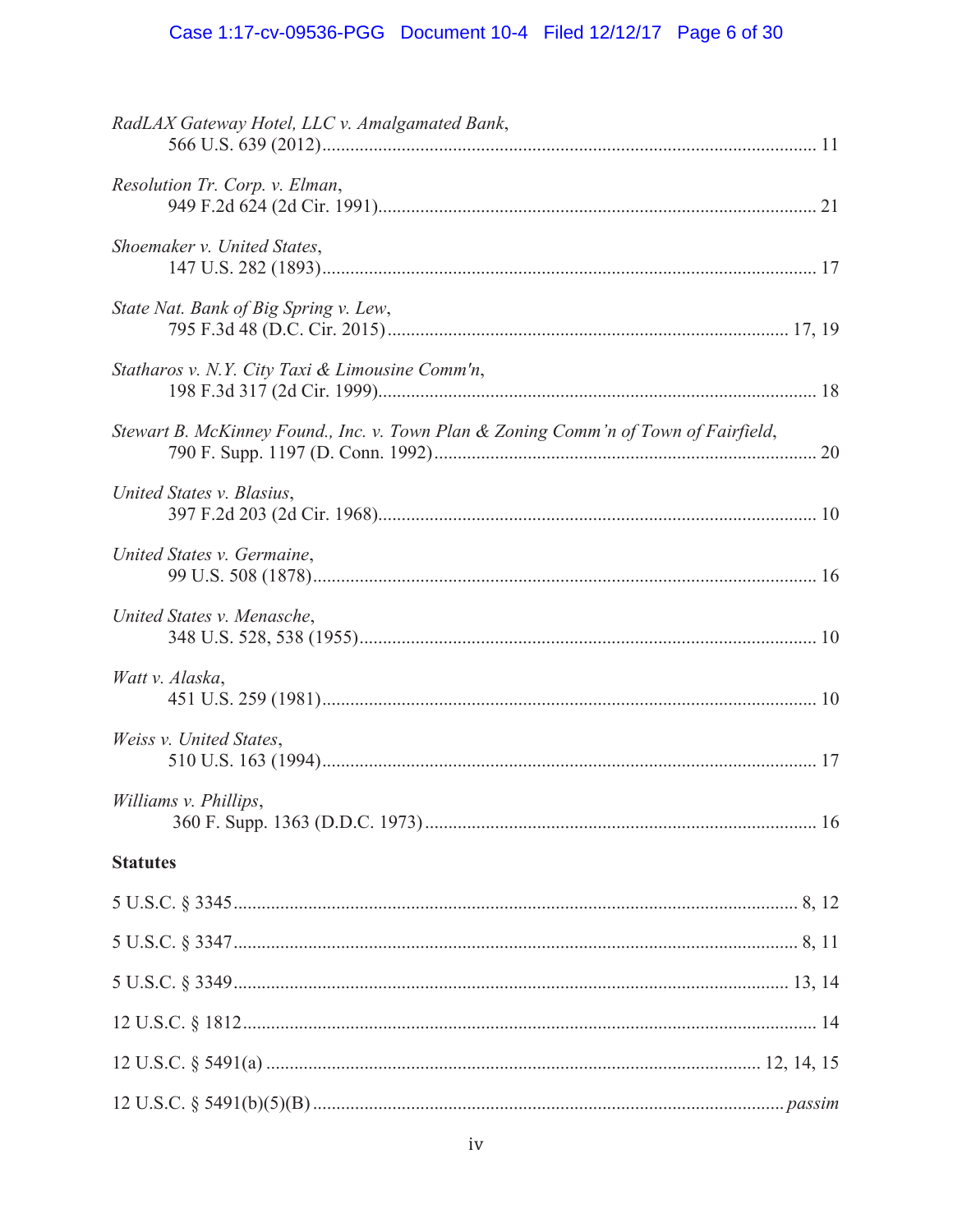# Case 1:17-cv-09536-PGG Document 10-4 Filed 12/12/17 Page 7 of 30

| <b>Rules &amp; Regulations</b>                                                  |  |
|---------------------------------------------------------------------------------|--|
|                                                                                 |  |
|                                                                                 |  |
|                                                                                 |  |
|                                                                                 |  |
|                                                                                 |  |
| <b>Other Authorities</b>                                                        |  |
| H.R. 4173, 111th Cong. § 4102(b)(6)(B)(1) (engrossed version, Dec. 11, 2009) 12 |  |
|                                                                                 |  |
|                                                                                 |  |
|                                                                                 |  |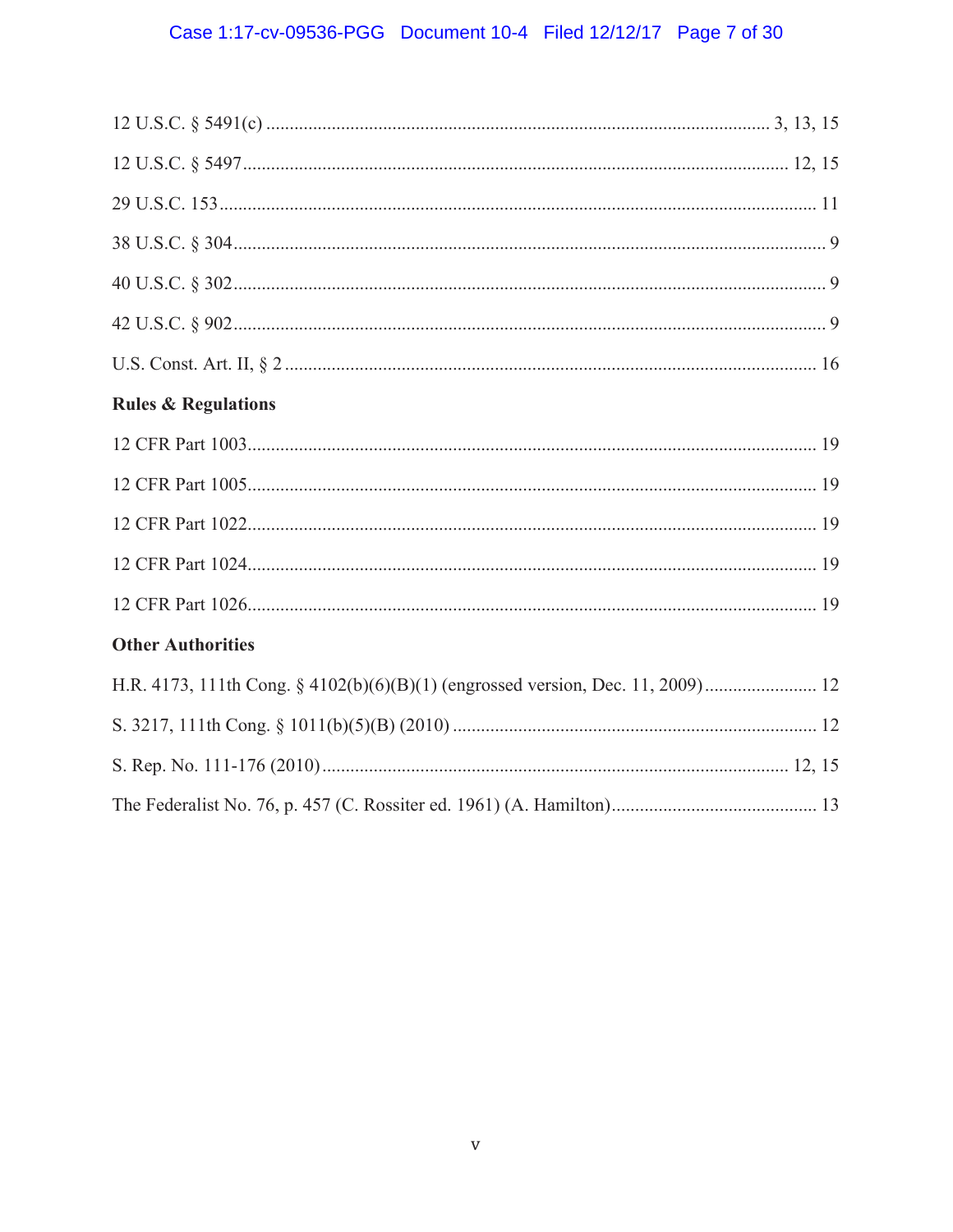## **"SHALL" MEANS "SHALL"**

The Deputy Director of the Consumer Financial Protection Bureau "shall . . . serve as acting Director in the absence or unavailability of the Director." 12 U.S.C. § 5491(b)(5)(B). On November 24, 2017, CFPB Director Richard Cordray resigned. Leandra English was the Deputy Director.<sup>1</sup> Ms. English became the Acting Director. *Id.* 

This is not a complicated case. A specific statute, governing only the CFPB, speaks directly to succession at the Bureau. It is clear. It is mandatory. None of defendants' legal contortions or doublespeak can change the law. Yet Donald Trump decided to violate the law anyway. He appointed his at-will employee in the White House, OMB Director Michael Mulvaney, to depose Ms. English and take over this independent Bureau.<sup>2</sup> Now, with Mr. Trump over his shoulder,<sup>3</sup> Mr. Mulvaney is trying to destroy it.

Mr. Mulvaney's decision to stop all new CFPB regulations is illegal. His decision to stop new contracting is illegal. His decision to stop new lawsuits is illegal. His apparent decision to stop all payments from the CFPB civil penalties fund is illegal. Every single thing he does at CFPB is illegal because he is *ultra vires*. Mr. Mulvaney has no more right to lead the agency than Santa Claus. And the Lower East Side People's Federal Credit Union, and every other credit union and bank regulated by CFPB, are left in regulatory limbo, not knowing who is in charge, or whether to follow any regulation, rule, or guidance from CFPB since November  $25<sup>th</sup>$ .

Before defendant Mulvaney digs a regulatory hole from which no one can escape, this Court must set things right. The Court must end this regulatory chaos. It must grant the

<sup>&</sup>lt;sup>1</sup> Declaration of Leandra English, dated December 6, 2017 ("English Decl.") ¶ 5-6, attached as Exhibit 2 to the Declaration of Ilann M. Maazel, dated December 11, 2017 ("Maazel Decl."). All exhibits cited herein are attached to the Maazel Decl.

 $2$  Ex. 2 (English Decl.) ¶ 7 & Ex. C.

 $3$  Ex. 3.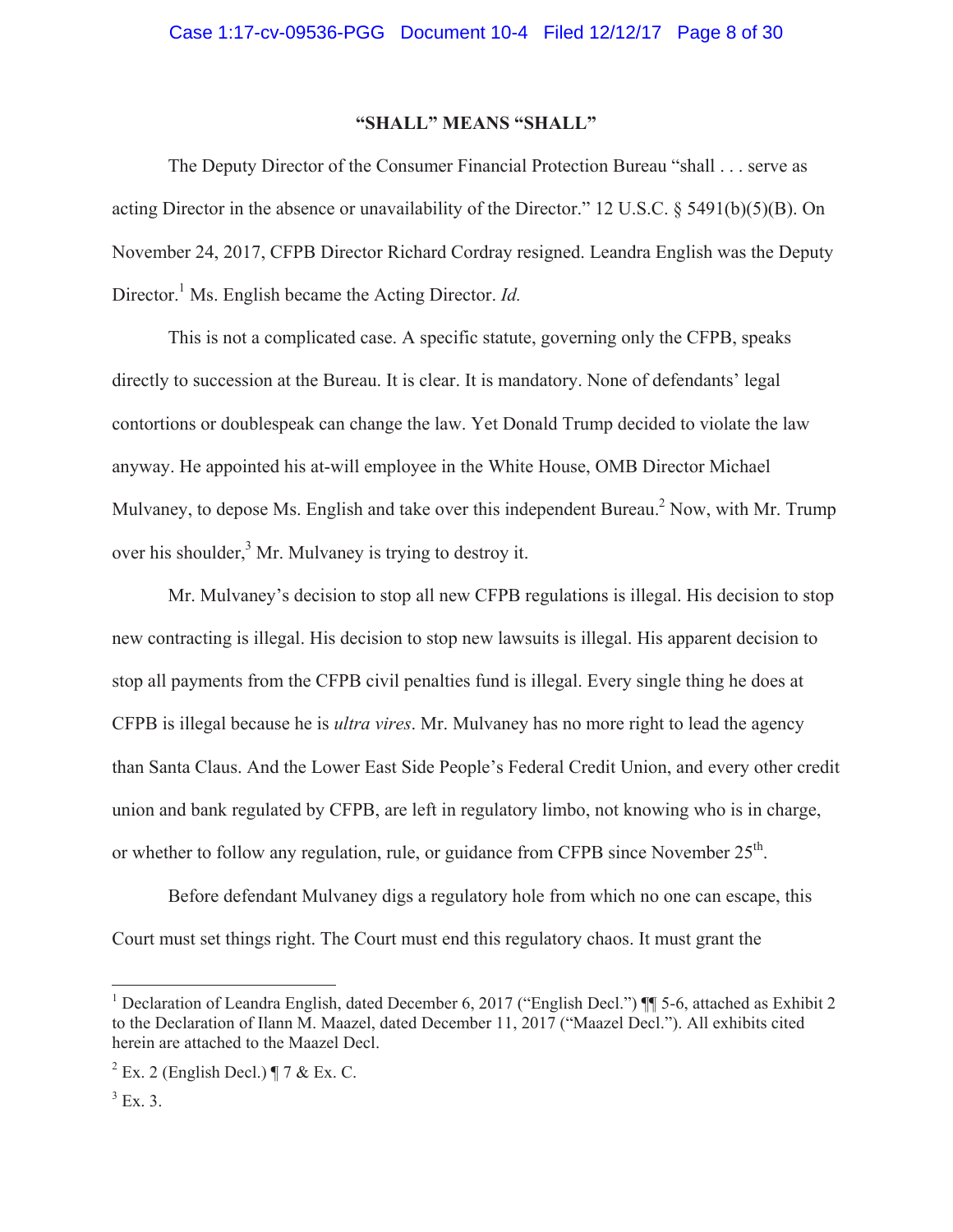### Case 1:17-cv-09536-PGG Document 10-4 Filed 12/12/17 Page 9 of 30

preliminary injunction and reinstate the one and only person legally authorized to run the Bureau: Acting Director Leandra English.

### **BACKGROUND**

### *The CFPB: an "Independent" Agency to Protect Consumers*

The 2008 financial crisis almost caused a worldwide financial meltdown. "Millions of Americans saw their home values drop, their savings shrink, their jobs eliminated, and their small businesses lose financing. Credit dried up, and countless consumer loans . . . went into default."<sup>4</sup> In the face of the crisis, no single government agency was responsible for consumer financial protection, or for regulating consumer financial markets such as deposits, mortgages, credit cards, auto loans, payday loans, and debt collection. Thus, "[i]n June 2009, President Obama proposed to address failures of consumer protection by establishing a new financial agency to focus directly on consumers, rather than on bank safety and soundness or on monetary policy." *Id*. In 2010, Congress passed the Dodd-Frank Wall Street Reform and Consumer Protection Act, which created the Consumer Financial Protection Bureau. "The CFPB consolidates most Federal consumer financial protection authority" into a single independent agency with robust statutory powers and its own source of funding. *Id.* The CFPB exists, *inter alia*, to "protect consumers from unfair, deceptive, or abusive practices and take action against companies that break the law."5

In order to ensure the Bureau's independence, Congress determined that the agency would be headed by a single director with a five-year term, removable by the president only "for cause" (defined as "inefficiency, neglect of duty, or malfeasance in office"). 12 U.S.C.

<sup>4</sup> Consumer Financial Protection Bureau, *Creating the Consumer Bureau*, https://www.consumerfinance.gov/about-us/the-bureau/creatingthebureau/.

<sup>5</sup> Consumer Financial Protection Bureau, *The Bureau*, https://www.consumerfinance.gov/about-us/thebureau/.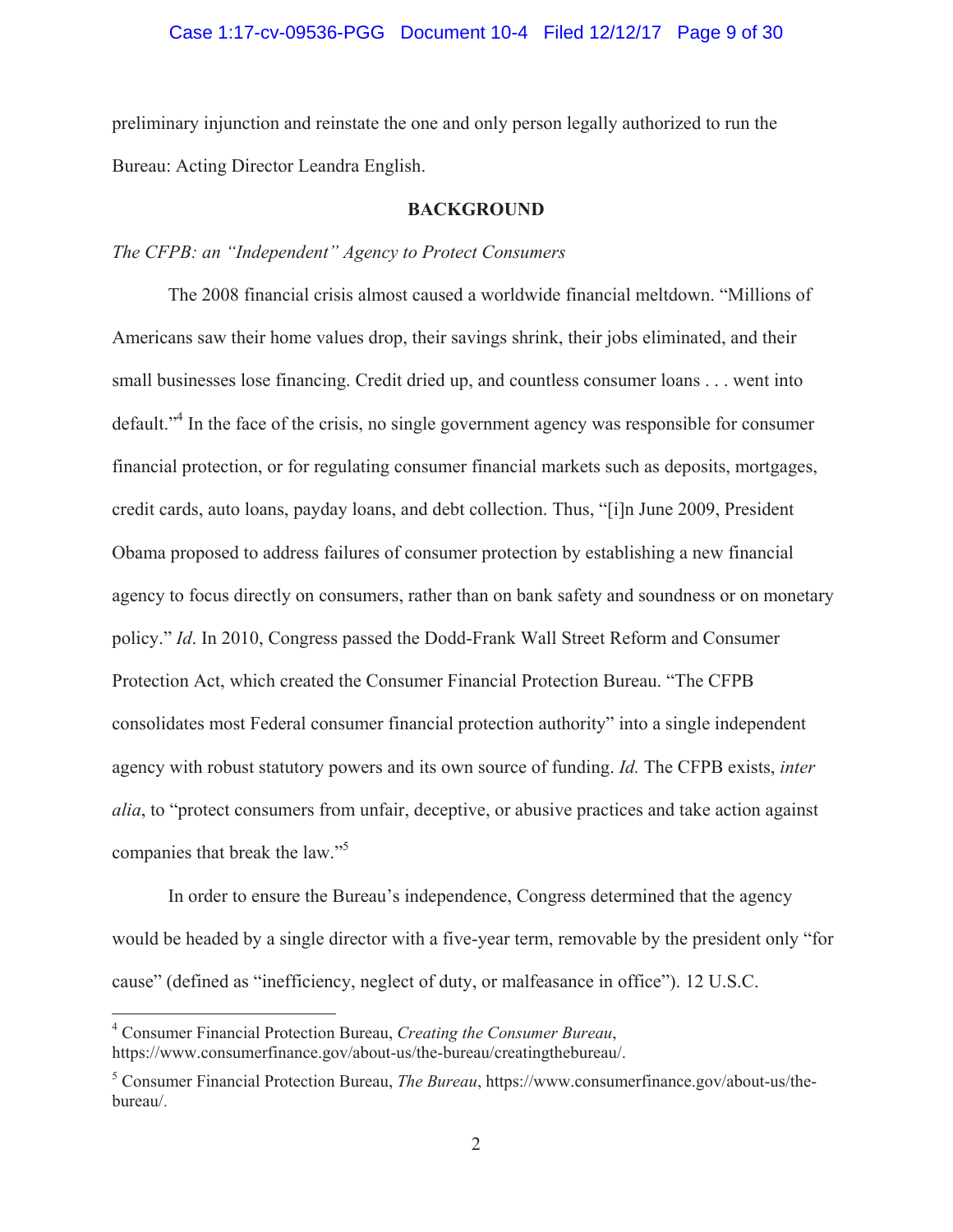### Case 1:17-cv-09536-PGG Document 10-4 Filed 12/12/17 Page 10 of 30

§ 5491(c). Again to ensure maximum agency independence, Congress gave the CFPB's Director the authority to appoint a Deputy Director, and provided that the "Deputy Director . . . shall . . . serve as acting Director in the absence or unavailability of the Director." 12 U.S.C.

# $§$  5491(b)(5)(B).

## *Trump's Takeover of the CFPB*

The agency's first Director, Richard Cordray, was confirmed by a 66-34 vote in the Senate and took office on July 17, 2013.<sup>6</sup> At approximately 2:30 p.m. on November 24, 2017, Director Cordray announced that he had appointed Chief of Staff Leandra English as the Bureau's Deputy Director, to ensure she would become Acting Director under 12 U.S.C. § 5491(b)(5)(B) until the president appointed, and the Senate confirmed, a new Director. Ex. 2 (English Decl.) ¶ 5. "In considering how to ensure an orderly succession for this independent agency," he explained in a statement, "I have also come to recognize that appointing the current chief of staff to the deputy director position would minimize operational disruption and provide for a smooth transition given her operational expertise." *Id.* 

Ms. English had an extensive history of service at the CFPB, having served as CFPB's Chief of Staff, Deputy Chief Operating Officer, Acting Chief of Staff, and Deputy Chief of Staff. Ms. English also served as the Principal Deputy Chief of Staff at the Office of Personnel Management, the Chief of Staff and Senior Advisor to the Deputy Director for Management at the White House Office of Management and Budget, and a member of the CFPB Implementation Team at the U.S. Department of the Treasury. *Id.* ¶¶ 2-3.

 $6$  U.S. Senate, Roll Call Votes  $113^{th}$  Congress –  $1^{st}$  Session, Jul. 16, 2013,

https://www.senate.gov/legislative/LIS/roll\_call\_lists/roll\_call\_vote\_cfm.cfm?congress=113&session=1& vote=00174.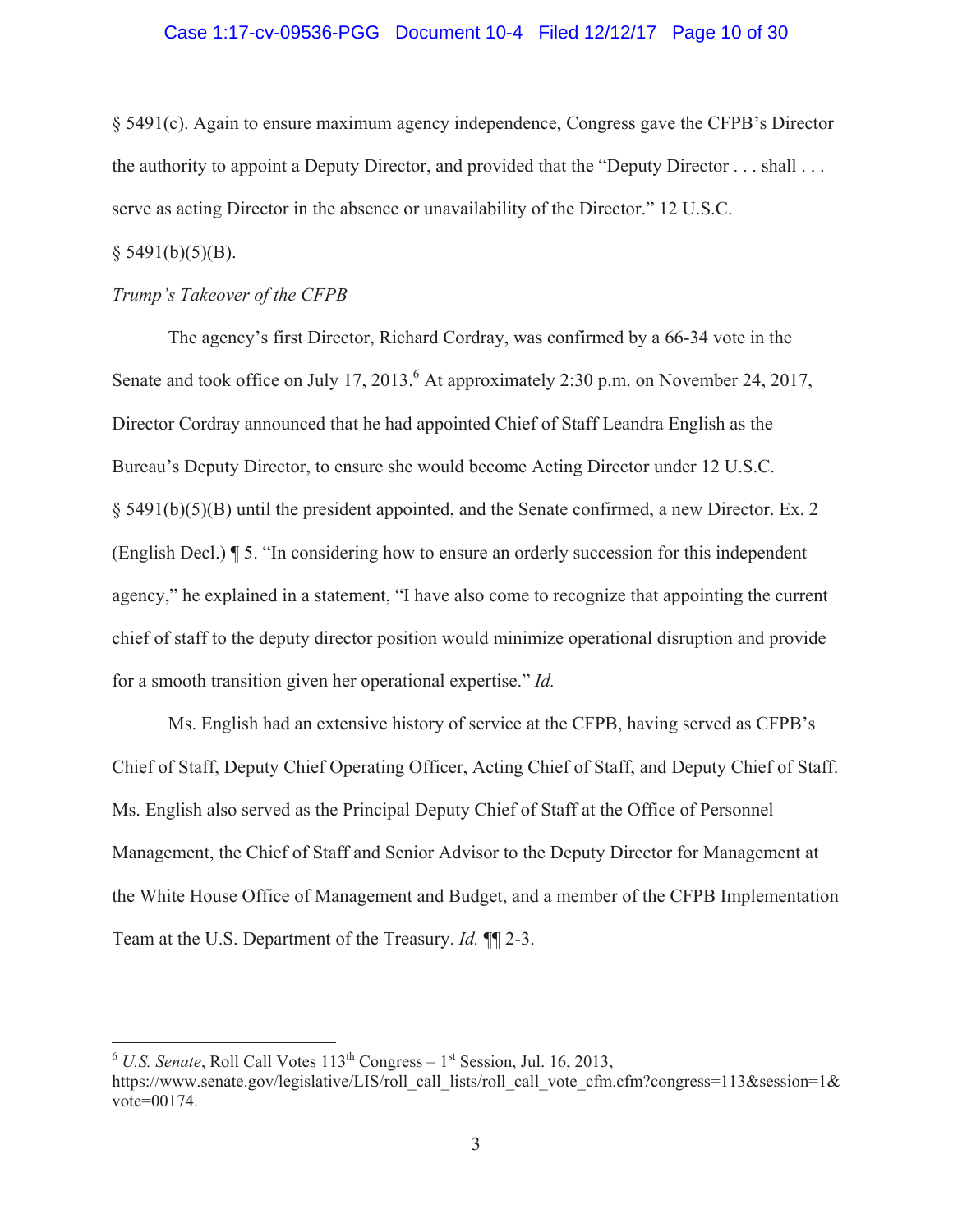### Case 1:17-cv-09536-PGG Document 10-4 Filed 12/12/17 Page 11 of 30

At approximately 8:50 p.m. on November 24, the White House swooped in, announcing: "Today, the President announced that he is designating Director of the Office of Management and Budget (OMB) Mick Mulvaney as Acting Director of the Consumer Financial Protection Bureau (CFPB)." Ex. 2 (English Decl.) ¶ 7. Mr. Trump made no mention of the actual Acting Director, Ms. English.

### *Mr. Mulvaney Begins to Gut the CFPB*

Mr. Mulvaney is the Director of the Office of Management and Budget, and an at-will employee in the White House. Mr. Mulvaney "serves the President of the United States in overseeing the implementation of his vision across the Executive Branch."<sup>7</sup> Unlike Ms. English, Mr. Mulvaney has never served in any capacity in a consumer-protection enforcement agency or a financial or banking regulatory agency.<sup>8</sup> He has described the CFPB as a "sad, sick joke," has co-sponsored legislation proposing to eliminate the agency, and said at a hearing in the House of Representatives: "I don't like the fact that CFPB exists, I'll be perfectly honest with you."<sup>9</sup>

Since he became the *ultra vires* CFPB Acting Director, defendant Mulvaney has already begun to dismantle the Bureau. He has placed a freeze on new regulations, enforcement actions,

9 Credit Union Times, *Rep. Mick Mulvaney: CFPB 'Sick, Sad Joke,'* YouTube, Sept. 10, 2014, https://www.youtube.com/watch?v=RaVeNafdyVA; Tara Siegel Bernard, *Dueling Appointments Lead to Clash at Consumer Protection Bureau*, N.Y. Times (Nov. 24, 2017), https://www.nytimes.com/2017/11/24/us/politics/consumer-financial-protection-bureau-cordray-leadertrump-mulvaney.html; U.S. Government Publishing Office, *Hearing Before The Subcommittee on Oversight and Investigations of the Committee on Financial Services* (June 25, 2015),

https://www.gpo.gov/fdsys/pkg/CHRG-114hhrg96998/html/CHRG-114hhrg96998.htm.

<sup>7</sup> The White House, *Office of Management and Budget*, https://www.whitehouse.gov/omb.

<sup>8</sup> Biographical Directory of the United States Congress, *Mulvaney, Mick, (1967-)*, http://bioguide.congress.gov/scripts/biodisplay.pl?index=M001182.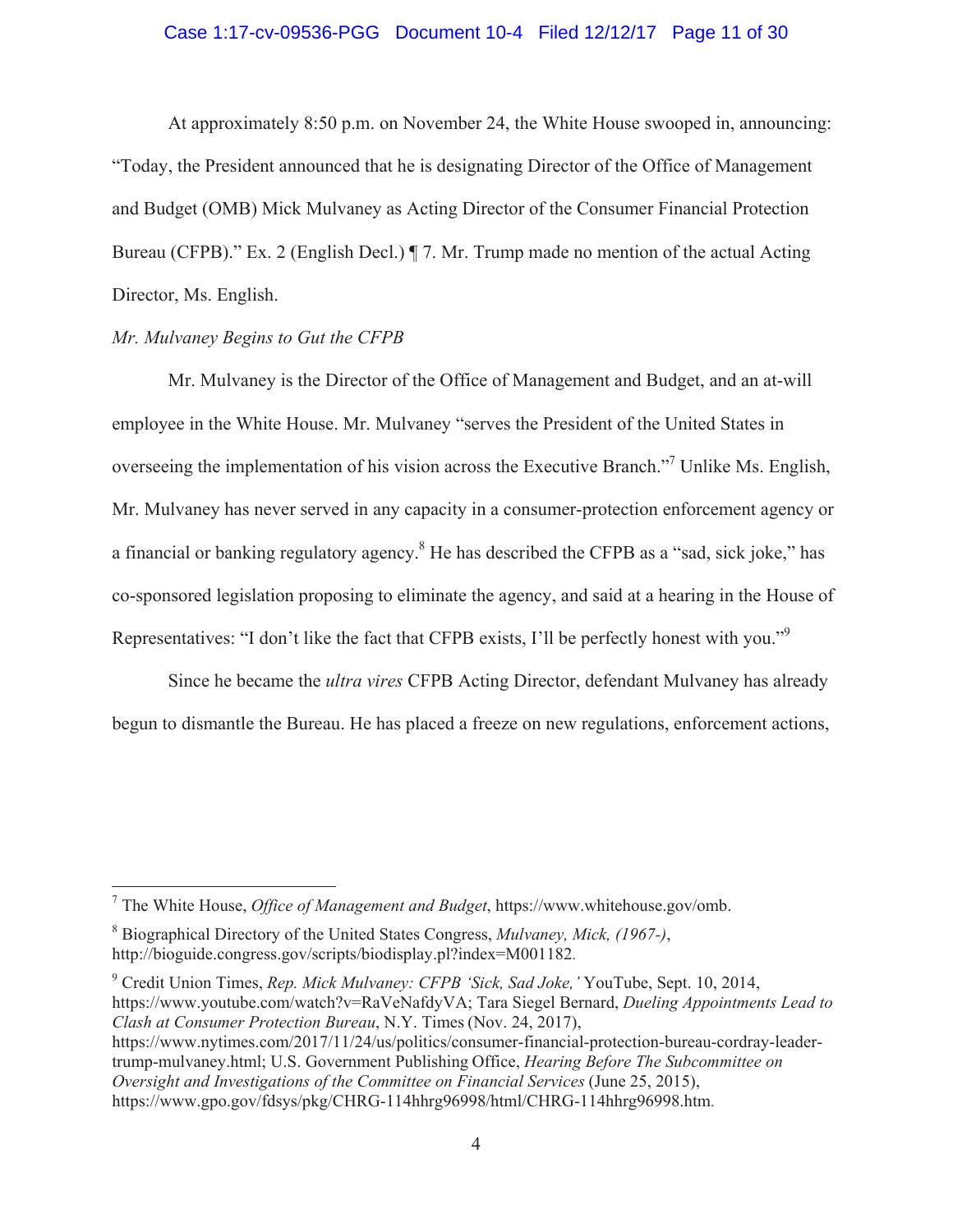## Case 1:17-cv-09536-PGG Document 10-4 Filed 12/12/17 Page 12 of 30

contracting, rulemaking, and hiring.<sup>10</sup> The agency has already reversed course in an ongoing enforcement action.<sup>11</sup> His goal, he admits, is to "limit as much as we can what the CFPB does."<sup>12</sup>

But it is defendant Trump running the show. Just last Friday, Mr. Trump confirmed his control in a tweet: "Fines and penalties against Wells Fargo Bank for their bad acts against their customers and others will not be dropped, as has incorrectly been reported, but will be pursued and, if anything, substantially increased." Ex. 3. The "fines and penalties" he was referring to are CFPB fines and penalties.13 Absent Court intervention, Mr. Trump's takeover of the CFPB will be complete.

# *The Credit Union is Regulated by the CFPB and Supports its Mission*

Plaintiff Lower East Side People's Federal Credit Union (the "Credit Union") is regulated by the CFPB. Declaration of Linda Levy, December 11, 2017 ("Levy Decl.") ¶ 6. The Credit Union is a not-for-profit community development financial institution that serves a majority low-income and immigrant membership in New York City and promotes economic justice and opportunity in New York City neighborhoods. *Id.* ¶ 3. Organized in 1986, the Credit Union has served more than 30,000 people and today serves approximately 8,500 members. *Id.*

<sup>10</sup> Dave Boyer, *Mulvaney scrutinizing 125 CFPB cases opened by liberal predecessor*, Wash. Times (Nov. 30, 2017), https://www.washingtontimes.com/news/2017/nov/30/mick-mulvaney-seeks-moretrump-appointees-help-him/; Patrick Rucker and Richard Cowan, *Trump-installed consumer agency head sets hiring freeze, halts new rules*, Reuters (Nov. 27, 2017), https://www.reuters.com/article/us-usatrump-cfpb-memo/trump-installed-consumer-agency-head-sets-hiring-freeze-halts-new-rules-; Ian McKendry, *Mulvaney's first days at CFPB: Payday, personnel and a prank*, American Banker (Dec. 4, 2017, 8:00 PM), https://www.americanbanker.com/news/cfpbs-mulvaney-backs-congressional-repeal-ofpayday-lending-rule.

<sup>&</sup>lt;sup>11</sup> Jessica Silver-Greenberg and Stacy Cowley, *Consumer Bureau's New Leader Steers a Sudden Reversal*, N.Y. Times (Dec. 5, 2017), https://www.nytimes.com/2017/12/05/business/cfpb-mickmulvaney.html.

<sup>12</sup> Bess Levin, *Mick Mulvaney Wonders If Wells Fargo Has Suffered Enough*, Vanity Fair (Dec. 7, 2017), https://www.vanityfair.com/news/2017/12/mick-mulvaney-wonders-if-wells-fargo-has-suffered-enough.

<sup>&</sup>lt;sup>13</sup> Patrick Rucker and Pete Schroeder, *Exclusive: Wells Fargo sanctions are on ice under Trump official – sources*, Reuters (Dec. 7, 2017, 4:24 AM), https://in.reuters.com/article/usa-trump-wells-fargoexclusive/exclusive-wells-fargo-sanctions-are-on-ice-under-trump-official-sources-idINKBN1E133P.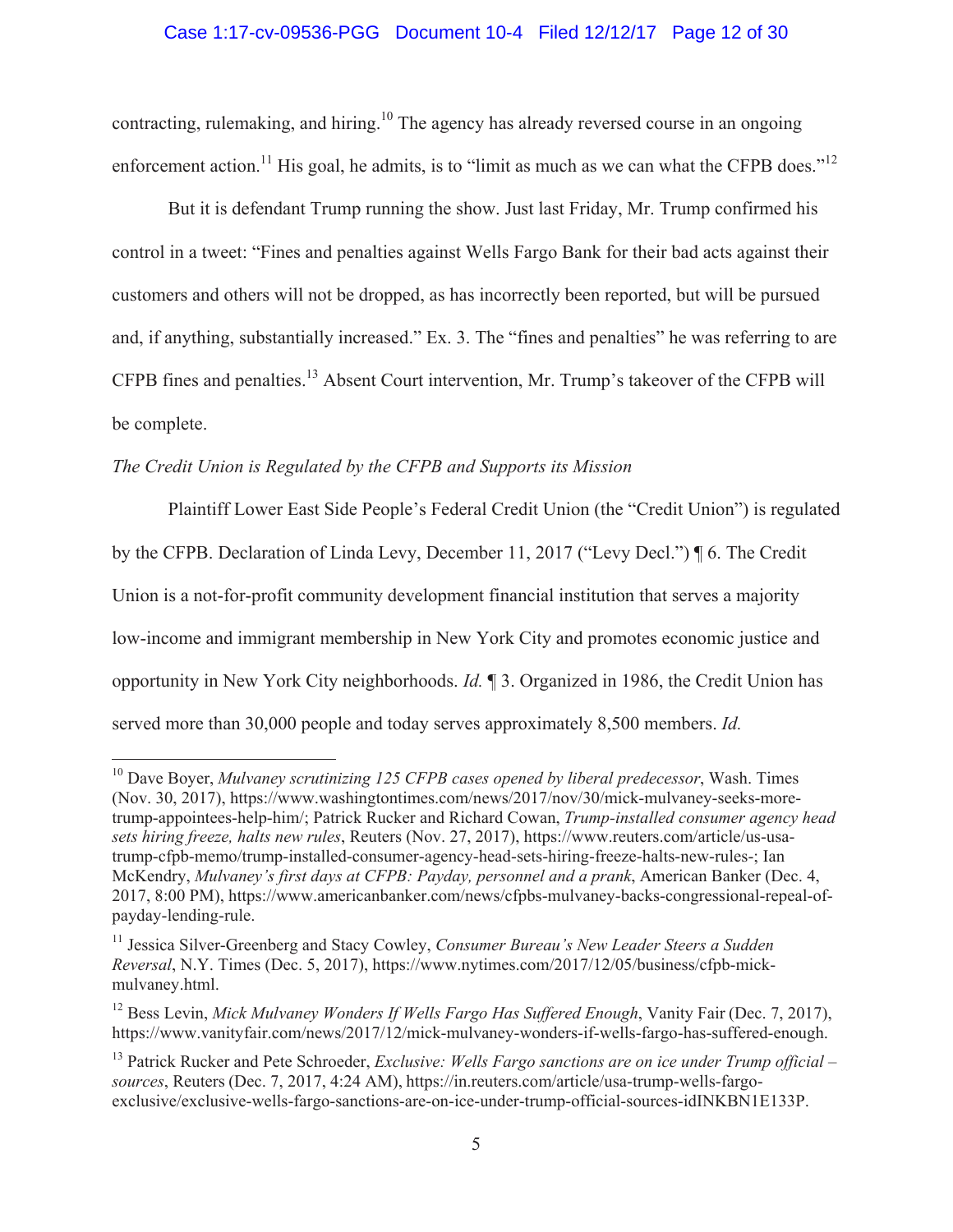Approximately 90% of the Credit Union's members are low- or moderate-income; 65% are Latino. *Id.* The Credit Union has made approximately \$100 million in housing, small business, and consumer loans. *Id.* The majority of the Credit Union's members are low-income and vulnerable to predatory lending practices and other misconduct the CFPB exists to prevent. *Id.*

## **ARGUMENT**

A party may obtain a preliminary injunction by showing "that he is likely to succeed on the merits; that he is likely to suffer irreparable harm in the absence of preliminary relief; that the balance of equities tips in his favor; and that an injunction is in the public interest." *Am. Civil Liberties Union v. Clapper*, 785 F.3d 787, 825 (2d Cir. 2015); *see also Merrill Lynch, Pierce, Fenner & Smith Inc. v. Doe*, 868 F. Supp. 532, 536 (S.D.N.Y. 1994) ("Preliminary declaratory relief in this case should be conditioned on the same familiar standards that the Court of Appeals has instructed should be applied to motions for preliminary injunctions.").

# **I. PLAINTIFF HAS A SUBSTANTIAL LIKELIHOOD OF SUCCESS ON THE MERITS.**

### **A. The CFPB Deputy Director "Shall Serve as Acting Director"**

The Deputy Director of the CFPB "shall . . . serve as acting Director in the absence or unavailability of the Director." 12 U.S.C.  $\S$  5491(b)(5)(B).

A Director no longer serving in office is both "absent" and "unavailable." *See, e.g*., *Absent*, Merriam Webster Online Dictionary, https://www.merriamwebster.com/dictionary/absent (defining "absent" as "not existing: lacking"); *Unavailable*, Merriam Webster Online Dictionary, https://goo.gl/MwSrpD (defining "unavailable" as "not available: such as . . . unable or unwilling to do something"); *see generally Asgrow Seed Co. v. Winterboer*, 513 U.S. 179, 187 (1995) ("When terms used in a statute are undefined, we give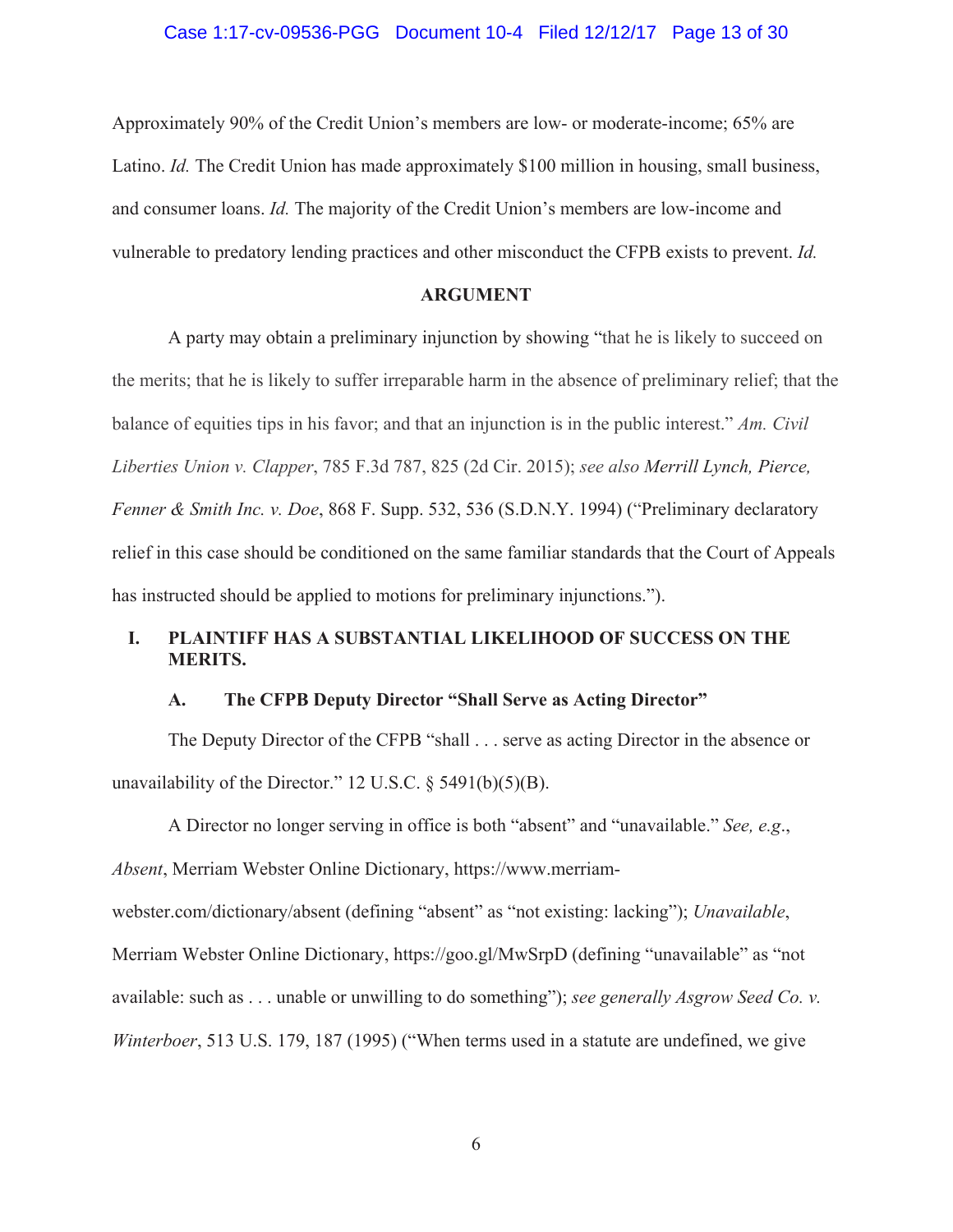### Case 1:17-cv-09536-PGG Document 10-4 Filed 12/12/17 Page 14 of 30

them their ordinary meaning."). The Department of Justice concedes that when Director Cordray resigned, he was "unavailable."<sup>14</sup>

"Shall" means "shall." *Kingdomware Techs., Inc. v. United States*, 136 S. Ct. 1969, 1977 (2016) ("Unlike the word 'may,' which implies discretion, the word 'shall' usually connotes a requirement"); *Lexecon Inc. v. Milberg Weiss Bershad Hynes & Lerach*, 523 U.S. 26, 35 (1998) (recognizing "shall" is "mandatory" language that "normally creates an obligation impervious to judicial discretion"); *Barbieri v. RAJ Acquisition Corp.*, 199 F.3d 616, 619 (2d Cir. 1999) ("The term 'shall,' as the Supreme Court has reminded us, generally is mandatory and leaves no room for the exercise of discretion by the trial court." (citing *Anderson v. Yungkau*, 329 U.S. 482, 485 (1947))). Under a plain reading of this language, the Deputy Director automatically becomes the Acting Director when the Director leaves office.

It is undisputed that Director Cordray resigned on November 24. Ex. 2 (English Decl.) ¶ 9. It is undisputed that Ms. English was the Deputy Director when Cordray resigned. *Id.* ¶ 5. Therefore Ms. English is the Acting Director. 12 U.S.C. § 5491(b)(5)(B).

### **B. Defendants' FVRA Argument Is Wrong**

# **1. Defendants Would Erase Section § 5491(b)(5)(B) From the U.S. Code**

Notwithstanding the plain, mandatory language of the CFPB statute, President Trump purported to appoint Mr. Mulvaney as Acting Director. The appointment is unlawful.

To justify the president's actions, the government relies misguidedly upon the Federal Vacancies Reform Act, or FVRA, 5 U.S.C. §§ 3345–3349d.<sup>15</sup> But the FVRA does not help defendants.

<sup>14</sup> *See Memorandum Re: Designating an Acting Director of the Bureau of Consumer Financial Protection*, U.S. Department of Justice Office of Legal Counsel (Nov. 25, 2017), http://www.wsj.com/public/resources/documents/dojmemo.pdf ("OLC Memo"), at 3.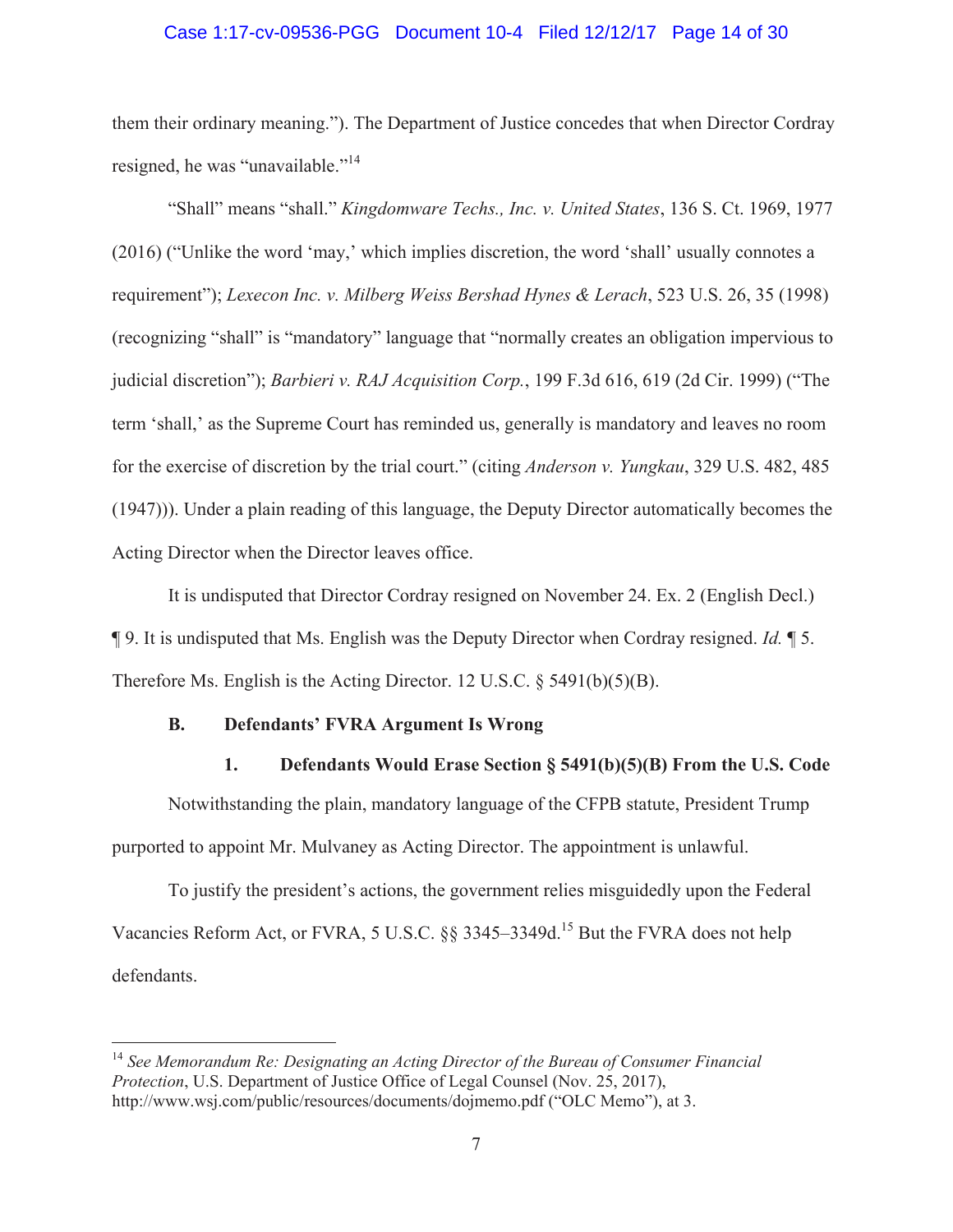## Case 1:17-cv-09536-PGG Document 10-4 Filed 12/12/17 Page 15 of 30

Passed in 1998, FVRA is the default statute for temporarily filling vacant offices

requiring presidential appointment and Senate confirmation ("PAS" offices). *N.L.R.B. v. SW* 

*Gen., Inc.*, 137 S. Ct. 929 (2017). In such cases, "the first assistant to the office of such officer

[in this case, Ms. English] shall perform the functions and duties of the office temporarily in an

acting capacity." 5 U.S.C. § 3345(a)(1). Notwithstanding this first default position, "the

President (and only the President) may direct [an existing PAS officer, in this case Mr.

Mulvaney] to perform the functions and duties of the vacant office temporarily in an acting

capacity." 5 U.S.C. § 3345(a)(2). *However*, the entire FVRA default statute does not apply if

another "statutory provision [here, 12 U.S.C. § 5491(b)(5)(B)] expressly designates an officer or

employee to perform the functions and duties of a specified office temporarily in an acting

capacity." 5 U.S.C.  $\S 3347(a)(1)(B)$ . In full, the FVRA is

the exclusive means for temporarily authorizing an acting official to perform the functions and duties of any office of an Executive agency . . . for which appointment is required to be made by the President, by and with the advice and consent of the Senate, **unless**—

## (1) **a statutory provision expressly**—

(A)authorizes the President, a court, or the head of an Executive department, to designate an officer or employee to perform the functions and duties of a specified office temporarily in an acting capacity; or

# (B) **designates an officer or employee to perform the functions and duties of a specified office temporarily in an acting capacity** . . .

*Id.* at § 3347(a). The Dodd-Frank Act, 12 U.S.C. § 5491(b)(5)(B), "expressly designates" the Deputy Director, Ms. English, "to perform the functions and duties of a specified office

temporarily in an acting capacity." It says: the "Deputy Director . . . shall… serve as acting

Director in the absence or unavailability of the Director." *Id.* This is as express as its gets.

<sup>&</sup>lt;sup>15</sup> See OLC Memo at 1. In addition, the CFPB's General Counsel issued a hasty memo agreeing with OLC's conclusion. *See* Memorandum from Mary E. McLeod to The Senior Leadership Team, CFPB, Nov. 25, 2017, https://www.politico.com/f/?id=0000015f-fbe7-d90d-a37f-fff74f280000.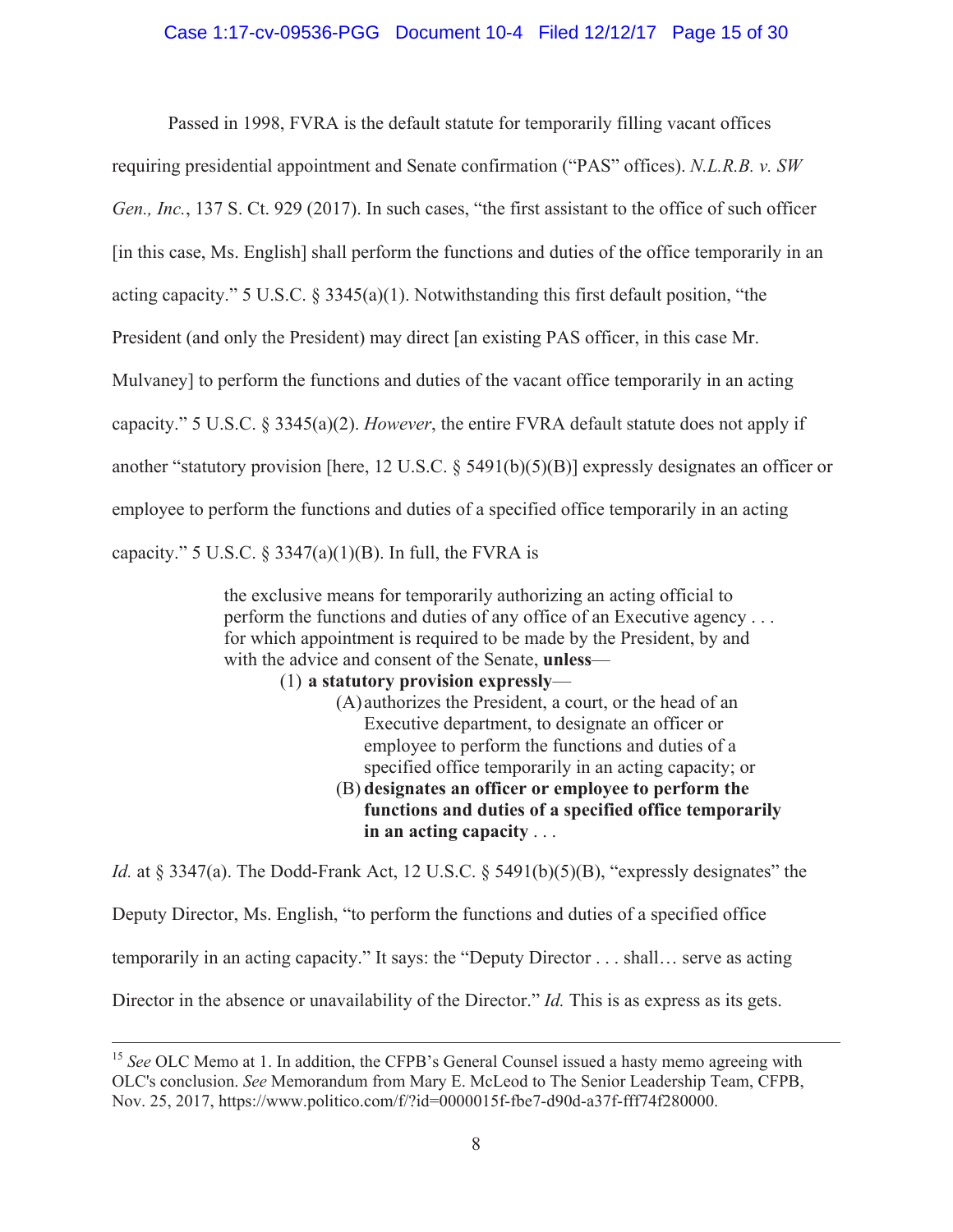### Case 1:17-cv-09536-PGG Document 10-4 Filed 12/12/17 Page 16 of 30

The FVRA and the Dodd-Frank Act are easy to harmonize. The FVRA default applies to the CFPB "unless" another statute expressly designates another officer or employee. The Dodd-Frank Act expressly designates former Deputy Director English. 12 U.S.C. § 5491(b)(5)(B). The Dodd-Frank Act controls.

Defendants' reading cannot be squared with the law. In their view, once there is a conflict between the FVRA and Dodd-Frank, the FVRA appointment process becomes a non-exclusive means, an option for the president, no matter what Dodd-Frank says. OLC Memo at 3. In defendants' view, 12 U.S.C. § 5491(b)(5)(B) simply disappears. Either (i) "shall" becomes "may," or (ii) the whole section is a nullity. Put another way, defendants would change the "Deputy Director . . . shall serve as acting Director in the absence or unavailability of the Director" to the "Deputy Director . . . shall serve as acting Director in the absence or unavailability of the Director, unless the President appoints someone else."<sup>16</sup>

Mr. Trump's desire to rewrite the law is understandable. He wants to control the CFPB. But he may not change the law.

Defendants' approach violates the two most vital principles of statutory construction. First, every section of a statute must have meaning. *Corley v. United States*, 556 U.S. 303, 314 (2009) ("[O]ne of the most basic interpretive canons [is] that a statute should be construed so that effect is given to all its provisions, so that no part will be inoperative or superfluous, void or insignificant." (internal alterations and quotation marks omitted)); *Duncan v. Walker*, 533 U.S.

<sup>16</sup> Congress certainly knew how to write such a provision when it wanted to. *See*, *e.g.*, 40 U.S.C. § 302 (General Services Administration) ("the Deputy Administrator is Acting Administrator . . . unless the President designates another officer of the Federal Government."); 38 U.S.C. § 304 (Veterans Affairs) ("Unless the President designates another officer of the Government, the Deputy Secretary shall be Acting Secretary of Veterans Affairs . . . in the event of a vacancy in the office of Secretary."); 42 U.S.C. § 902 (Social Security Administration) ("[t]he Deputy Commissioner shall be Acting Commissioner" in the event of a vacancy in the office of the Commissioner "unless the President designates another officer of the Government as Acting Commissioner.").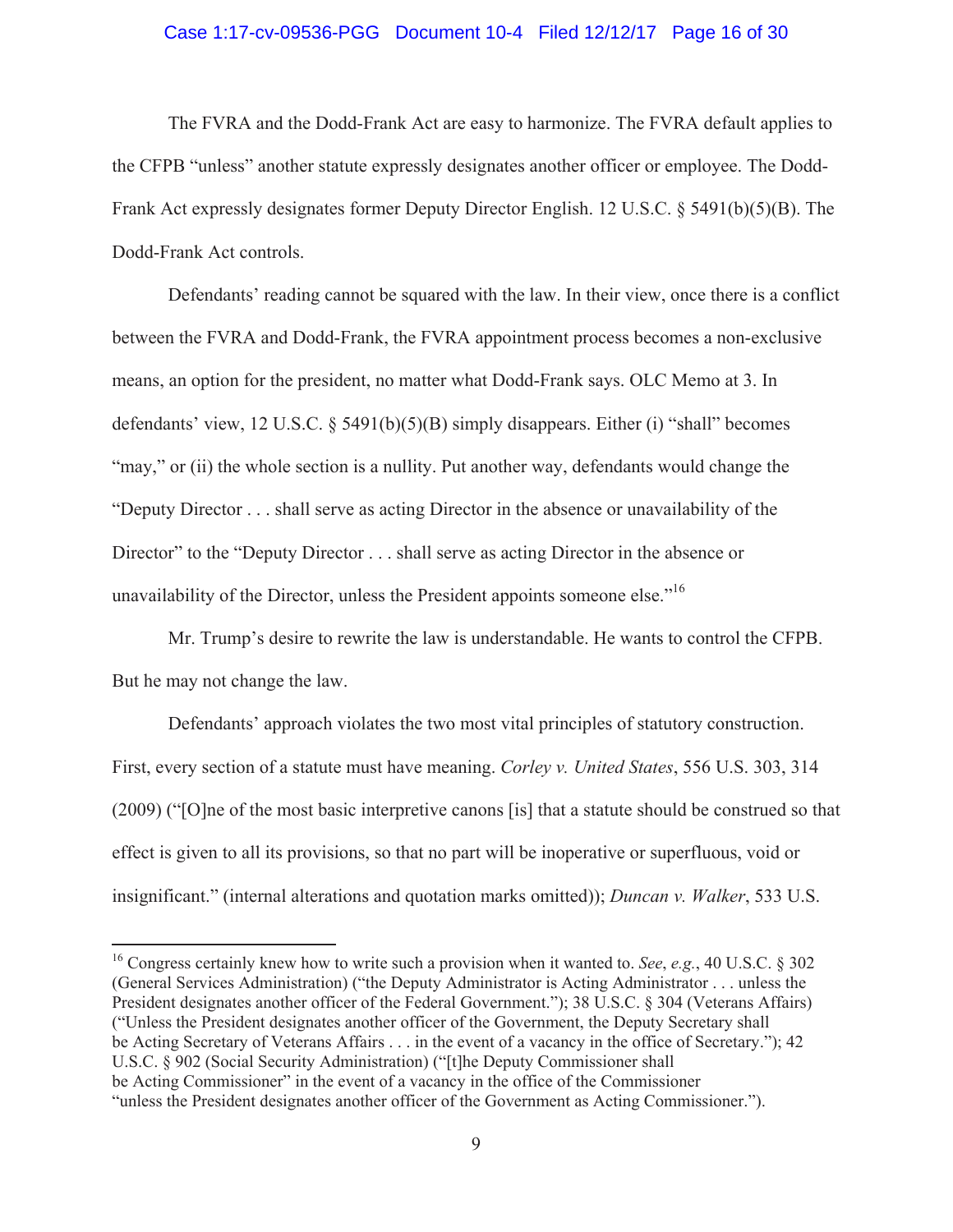### Case 1:17-cv-09536-PGG Document 10-4 Filed 12/12/17 Page 17 of 30

167, 174 (2001) ("It is our duty to give effect, if possible, to every clause and word of a statute." (internal quotation marks omitted)); *United States v. Menasche*, 348 U.S. 528, 538 (1955) ("The cardinal principle of statutory construction is to save and not to destroy." (internal citation and quotation marks omitted)); *Puello v. Bureau of Citizenship and Immigration Servs.*, 511 F.3d 324, 330 (2d Cir. 2007) ("[A] statute must, if reasonably possible, be construed in a way that will give force and effect to each of its provisions rather than render some of them meaningless." (quoting *Allen Oil Co., Inc. v. Comm'r of Internal Revenue*, 614 F.3d 336, 339 (2d Cir. 1980))); *United States v. Blasius*, 397 F.2d 203, 207 n.9 (2d Cir. 1968) ("There is a presumption against construing a statute as containing superfluous or meaningless words or giving it a construction that would render it ineffective"); *see also Great Lakes Comnet, Inc. v. F.C.C.*, 823 F.3d 998, 1003 (D.C. Cir. 2016) ("[W]hen construing a statute courts 'give effect, if possible, to every clause and word.'" (quoting *Duncan*, 533 U.S. at 174)).

Yet defendants would erase 12 U.S.C. § 5491(b)(5)(B) from the U.S. Code.

Second, wherever possible, different statutes must be read in harmony. *See J.E.M. Ag Supply, Inc. v. Pioneer Hi–Bred Int'l, Inc*., 534 U.S. 124, 143–44 (2001) ("[W]hen two statutes are capable of coexistence, it is the duty of the courts, absent a clearly expressed congressional intention to the contrary, to regard each as effective." (internal quotations omitted)); *Watt v. Alaska*, 451 U.S. 259, 267 (1981) ("We must read the statutes to give effect to each if we can do so while preserving their sense and purpose.").

But defendants' interpretation is statutory cacophony: one statute vanquishes the other.

The Court should follow the plain language of the Dodd-Frank Act. It is the only approach that does not rewrite the law. It is the only approach that harmonizes Dodd-Frank and

10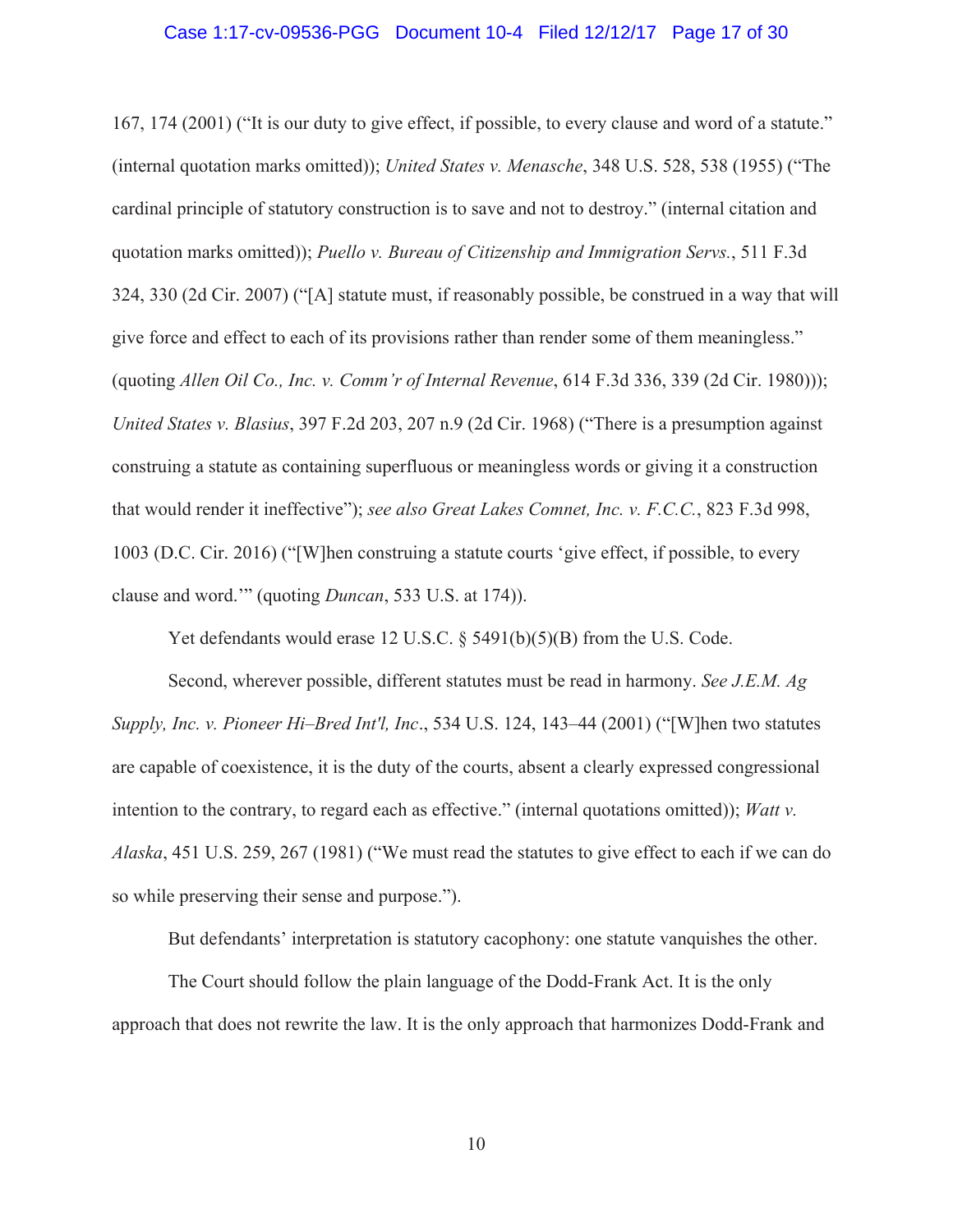### Case 1:17-cv-09536-PGG Document 10-4 Filed 12/12/17 Page 18 of 30

the FVRA. The "Deputy Director . . . shall… serve as acting Director in the absence or unavailability of the Director." 12 U.S.C. § 5491(b)(5)(B). Ms. English is the Acting Director.<sup>17</sup>

# **2. Even If Dodd-Frank Conflicted with the FVRA, Dodd-Frank Would Control**

The Dodd-Frank Act and the FVRA do not conflict. They are easy to harmonize. *See* § I(B)(i), *supra*. But assuming they did conflict, the later, more specific, mandatory statute (Dodd-Frank) would control.

Imagine the FVRA did not contain the word "unless." *Cf.* 5 U.S.C. § 3347(a). Then there would be an arguable conflict between the FVRA ("exclusive means") and Dodd-Frank (the "Deputy Director . . . shall serve as acting Director.") Even in that hypothetical world, Dodd-Frank would plainly control, for five reasons.

*First*, Dodd-Frank was enacted **more recently** than the FVRA. The well-established rule for evaluating conflicts between two statutes is that "the more recent legal pronouncement controls." *Owner-Operator Indep. Drivers Ass'n, Inc. v. U.S. Dep't. of Transp.*, 724 F.3d 230, 233 (D.C. Cir. 2013).

*Second*, Dodd-Frank's language is **more specific** than the default FVRA, focusing narrowly on the head of one particular agency, as opposed to supplying default rules for all executive offices. "[I]t is a commonplace of statutory construction that the specific governs the general." *RadLAX Gateway Hotel, LLC v. Amalgamated Bank*, 566 U.S. 639, 645 (2012)

<sup>17</sup> The OLC memo cites *Hooks v. Kitsap Tenant Support Servs.*, 816 F.3d 550 (9th Cir. 2016), for the theory that the FVRA remains an "option" in this case. But *Hooks* involved another statute (the National Labor Relations Act) in another circuit. Unlike the CFPB statute, the NLRA provision was not mandatory. It simply gave the president an option to appoint certain officers as Acting General Counsel. *See* 29 U.S.C. 153(d); *Hooks*, 816 F.2d at 555. Second, the NLRA and the FVRA give authority to the same person to appoint an Acting General Counsel for the National Labor Relations Board. *Hooks*, 816 F.3d at 555–56 (discussing 29 U.S.C. § 153(d)). Where two statutes provide for the same person to fill the same vacancy, it makes sense that "the President is permitted to elect between these two statutory alternatives," both of which empower the president directly. *Hooks*, 816 F.3d at 556.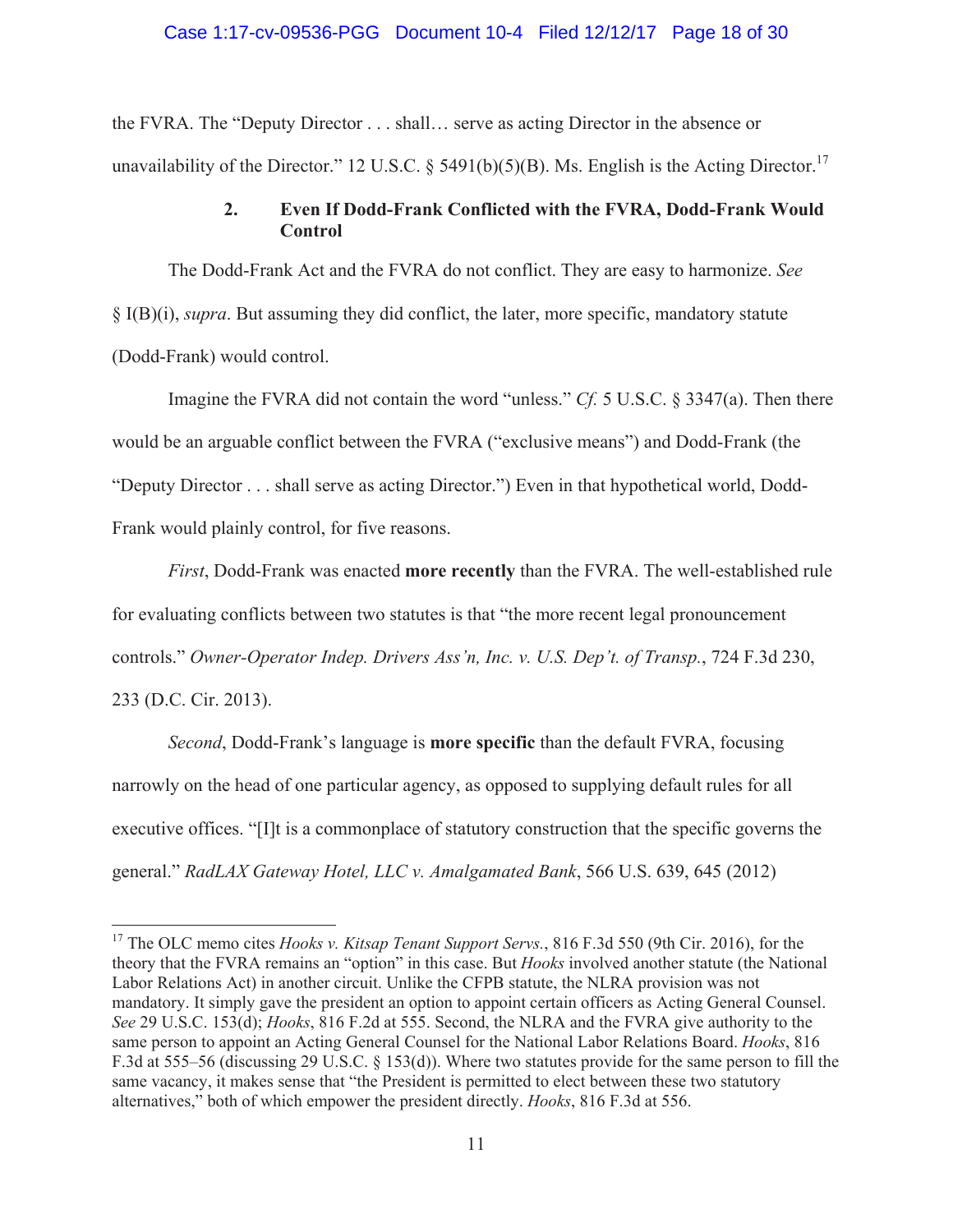#### Case 1:17-cv-09536-PGG Document 10-4 Filed 12/12/17 Page 19 of 30

(internal quotations omitted); *see HCSC-Laundry v. United States*, 450 U.S. 1, 6 (1981) ("a specific statute . . . controls over a general provision").

*Third*, the language in Dodd-Frank is **mandatory**. Even the FVRA would make Ms. English the default Acting Director, *see* 5 U.S.C. § 3345(a)(1), and only says the president "may" appoint someone else instead, 5 U.S.C. § 3345(a)(2). The mandatory, 12 U.S.C.  $\S$  5491(b)(5)(B) ("shall") trumps the permissive, 5 U.S.C.  $\S$  3345(a)(2) ("may").

*Fourth*, Dodd-Frank's **legislative history** makes clear that Congress decided that FVRA should *not* apply to the CFPB Acting Director. The early version of Dodd-Frank that passed the House of Representatives in December 2009 did not provide for a Deputy Director of the CFPB. Rather, when the Director's office became vacant, the FVRA governed. *See* H.R. 4173, 111th Cong.  $\S 4102(b)(6)(B)(1)$  (engrossed version, Dec. 11, 2009). But that version of Dodd-Frank did not survive. The Senate bill, introduced and passed months later, is the law. It uses the present, mandatory language in 12 U.S.C. § 5491(b)(5)(B). *See* S. 3217, 111th Cong. § 1011(b)(5)(B) (2010). This change makes plain that Congress considered the FVRA default, rejected it, and deliberately replaced it with the mandatory language that now makes Ms. English the Acting Director.

*Fifth*, the overall statutory scheme of Dodd-Frank was designed to "establish[] . . . an independent bureau," insulated from direct presidential management and control. 12 U.S.C. § 5491(a); S. Rep. No. 111-176, at 174 (2010) (discussing need for a "strong and independent Bureau"). The entire statutory scheme was designed to promote this independence. Congress placed the CFPB within the already-independent Federal Reserve System. 12 U.S.C. § 5491(a). Congress gave the CFPB an independent funding source within the Federal Reserve. 12 U.S.C. § 5497(a)(1). Congress protected the CFPB Director from removal except for good cause. *See* 12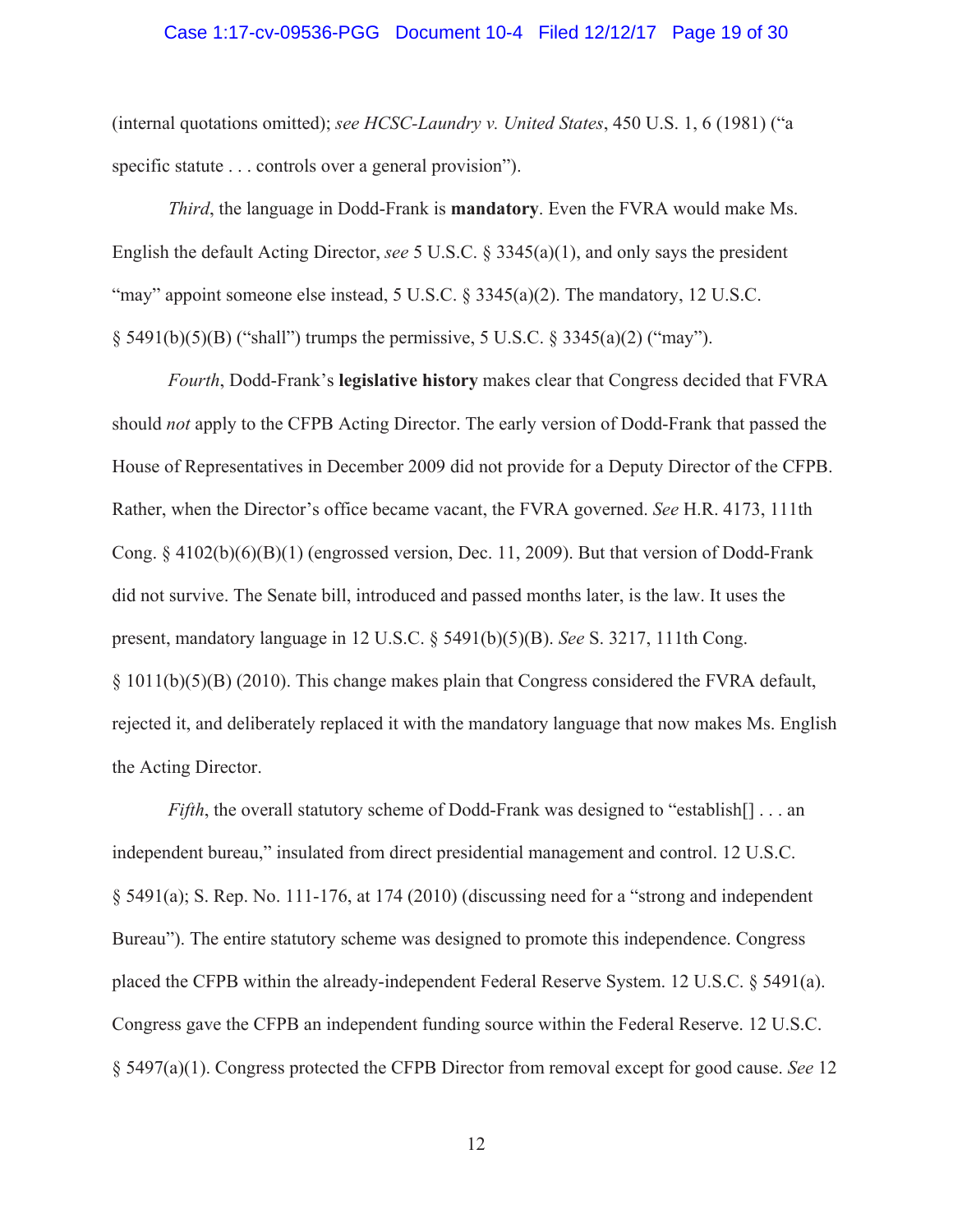### Case 1:17-cv-09536-PGG Document 10-4 Filed 12/12/17 Page 20 of 30

U.S.C.  $\S$  5491(c)(3). And Congress provided that the Deputy Director—rather than a handpicked, unconfirmed White House employee—"shall" become Acting Director. 12 U.S.C. § 5491(b)(5)(B). The *ultra vires* appointment of Mr. Mulvaney turns all of this on its head. This defendant is not remotely independent of the president. To the contrary, his job is to "implement[] . . . [Trump's] vision,"18 and we now know Mr. Trump is in control. *See* Ex. 3.

 "A fair reading of legislation demands a fair understanding of the legislative plan." *King v. Burwell*, 135 S. Ct. 2480, 2496 (2015). The legislative plan for the CFPB was to be independent. Requiring Senate confirmation of any presidential appointee to the CFPB is necessary to achieve that worthy statutory goal. *SW Gen.*, 137 S. Ct. at 935 ("The Framers envisioned [Senate confirmation] . . . as 'an excellent check upon a spirit of favoritism in the President' and a guard against 'the appointment of unfit characters.'" (quoting The Federalist No. 76, p. 457 (C. Rossiter ed. 1961) (A. Hamilton))).

Defendants' interpretation of the relationship between the FVRA and Dodd-Frank violates Dodd-Frank's text, basic principles of statutory construction, legislative history, structure, and purpose. Under Dodd-Frank, Ms. English is the Acting Director.

# **C. The President "Shall Not" Appoint a Member of the FDIC Board (Including the CFPB Acting Director) without Senate Confirmation**

The purported Mulvaney appointment is illegal for a second, independent reason: the president "shall not" appoint a board member of the Federal Deposit Insurance Corporation (FDIC) without Senate approval. The Acting Director of the CFPB is an FDIC board member, though Mr. Mulvaney has never received Senate approval.

The FVRA "shall *not* apply" to any members of an independent multi-member board or commission. 5 U.S.C. § 3349c(1) (emphasis added). The Acting Director of the CFPB "*shall* be"

<sup>18</sup> The White House, *Office of Management and Budget*, https://www.whitehouse.gov/omb.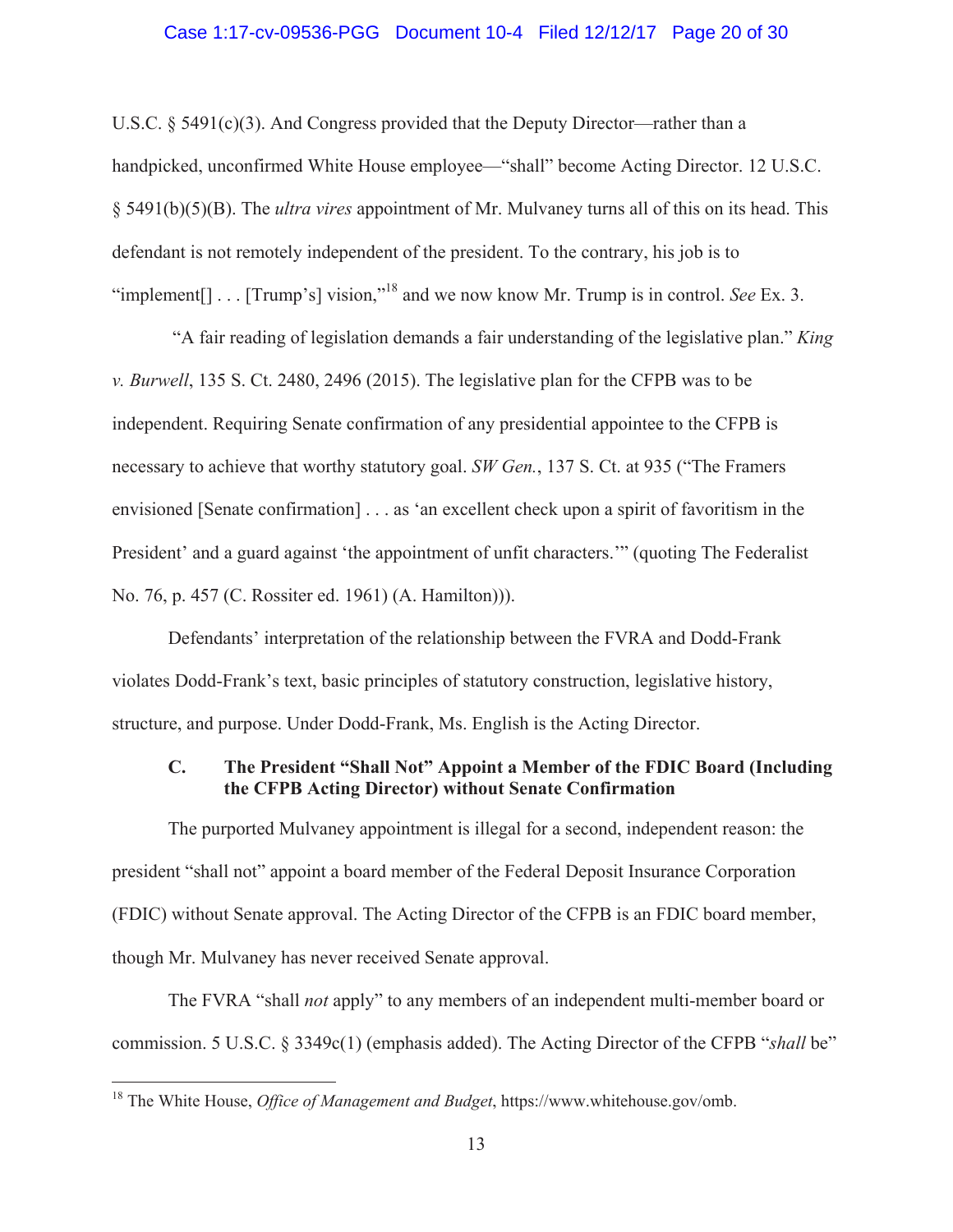### Case 1:17-cv-09536-PGG Document 10-4 Filed 12/12/17 Page 21 of 30

a member of the board of the FDIC, an independent multi-member board or commission. 12 U.S.C. §§ 1812(a)(1)(B) (CFPB Director "shall be"), 1812(d)(2) (CFPB Acting Director "shall be"). Because Defendant Mulvaney "shall not" be on the FDIC board, 5 U.S.C. § 3349c(1), he cannot be the Acting Director of the CFPB.

Even the Department of Justice admits that the FVRA "shall not apply" to independent multi-member boards or commissions such as the FDIC. As OLC admits, "Congress has indeed determined that some positions with hallmarks of independence should not be filled on an acting basis through the Vacancies Reform Act."<sup>19</sup> It is undisputed that an FDIC board member is just such a position. Yet defendant Trump has just installed Mr. Mulvaney right on the FDIC board. That is plainly illegal. 5 U.S.C.  $\S$  3349c(1).

The stakes are particularly high here. Mr. Mulvaney is no ordinary appointee. He is a White House employee. *See* § I(D), *infra*. He works at the pleasure of President Trump and fulfils his "vision." He is anything but independent of the president. Yet he would now be one of only five board members of the FDIC. 12 U.S.C. § 1812(a)(1)(B).

The Mulvaney appointment is plainly illegal. It should be enjoined.

## **D. The President May Not Appoint His At-Will Employee to Run the "Independent" CFPB**

Even if President Trump could appoint *someone* as CFPB Acting Director (he cannot), he cannot appoint a White House employee who serves at his whim and pleasure to run this independent agency. The president's purported appointment of Mr. Mulvaney is therefore illegal for a third reason: it violates Congress's requirement that the CFPB be "an independent bureau." 12 U.S.C. § 5491(a).

<sup>&</sup>lt;sup>19</sup> OLC Memo at 7.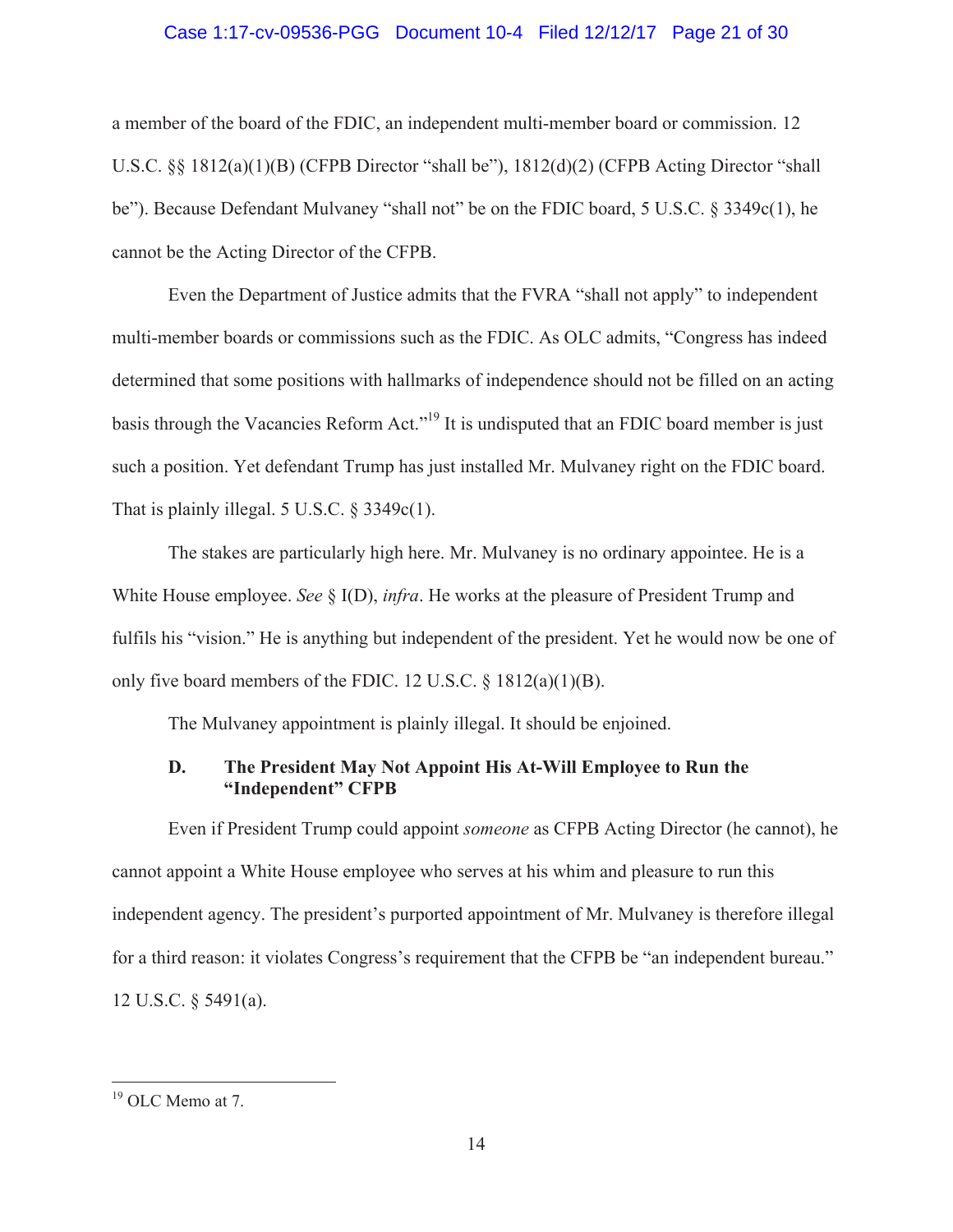### Case 1:17-cv-09536-PGG Document 10-4 Filed 12/12/17 Page 22 of 30

The CFPB was designed to be "strong and independent." S. Rep. No. 111-176, at 174 (2010). As noted, the CFPB was created "in the Federal Reserve System," 12 U.S.C. § 5491(a), another branch of the executive whose independence is essential to its mission and required as a matter of both law and custom. *See generally* Peter Conti-Brown, *The Power and Independence of the Federal Reserve* (2016). The CFPB Director is removable only for cause. 12 U.S.C. § 5491(c)(3); *see also Free Enter. Fund v. Pub. Co. Accounting Oversight Bd.*, 561 U.S. 477, 483 (2010) (noting that "Congress can, under certain circumstances, create independent agencies run by principal officers appointed by the President, whom the President may not remove at will but only for good cause"). And it is independently funded via the Federal Reserve System, rather than the usual annual appropriations process in Congress. 12 U.S.C.  $\S$  5497(a)(1).

All of this is now in tatters. Mr. Mulvaney works within the Executive Office of the president. He is at-will, does not enjoy the statutory protections of a CFPB Director, and has no independence whatsoever, as made plain by Mr. Trump's December 8 tweet. Ex. 3.

The Dodd-Frank Act did not contemplate having the president's at-will employee run the CFPB on the side. *Cf.* 12 U.S.C. § 5491(a). As the Supreme Court has noted, in the context of protections for independent executive agencies, "it is quite evident that one who holds his office only during the pleasure of another cannot be depended upon to maintain an attitude of independence against the latter's will." *Humphrey's Ex'r v. United States*, 295 U.S. 602, 629 (1935). Defendant Trump can dangle the OMB position over Mr. Mulvaney to get him to serve his bidding at the CFPB. This makes a mockery of the entire statutory scheme—the placement and funding of CFPB within the Federal Reserve system and the requirement of a for-cause termination. If this is agency "independence," then "independent" has no meaning.

15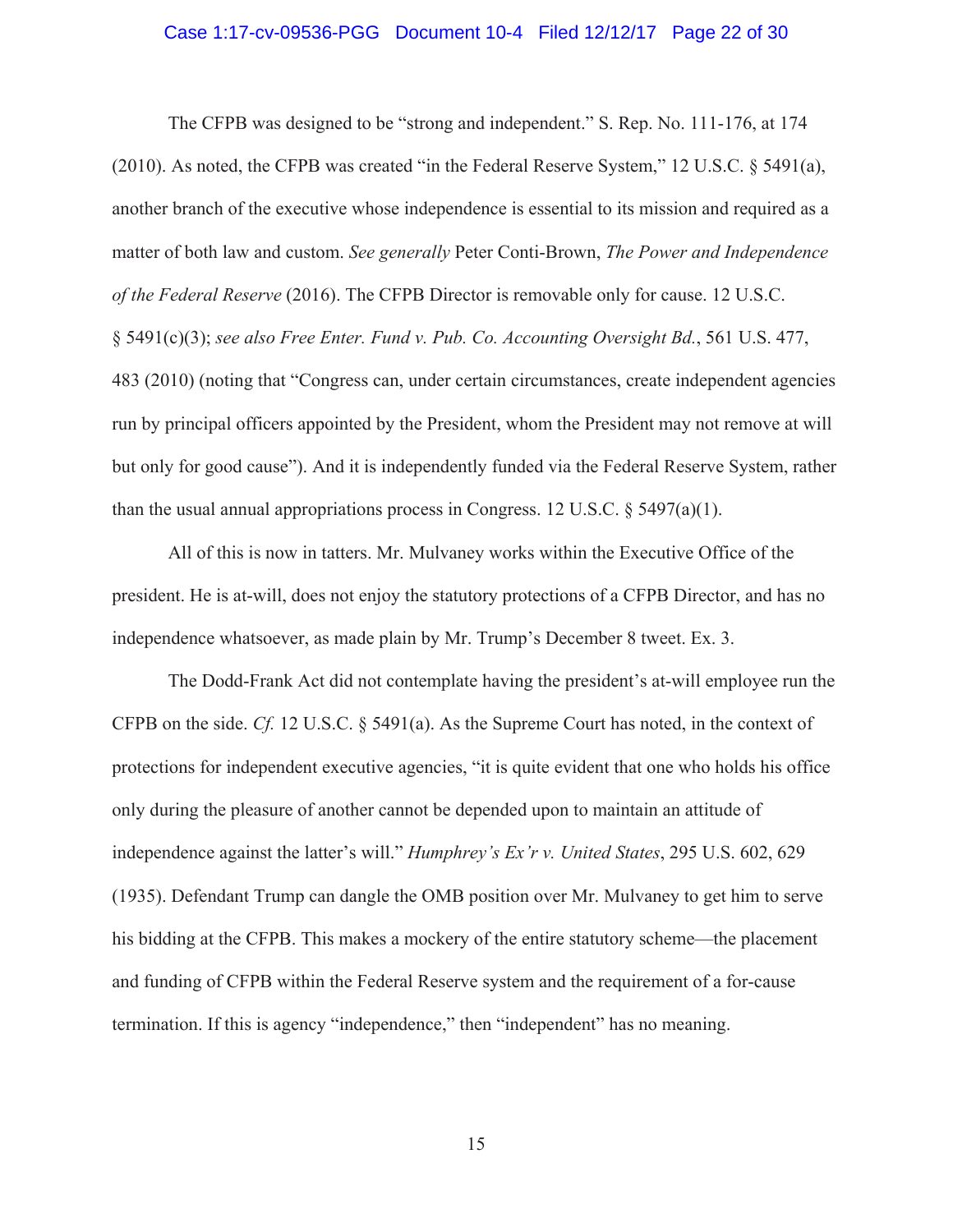### Case 1:17-cv-09536-PGG Document 10-4 Filed 12/12/17 Page 23 of 30

Dodd-Frank created a CFPB to be independent of the president. Now Mr. Trump is running the CFPB through Mr. Mulvaney. The president's appointment of his White House employee violates the law for this third reason.

## **E. The Appointment Violates the Constitution's Appointments Clause**

The Constitution empowers the president to appoint "Officers of the United States," subject to "the Advice and Consent of the Senate." U.S. Const. Art. II, § 2, cl. 2. This provision "is more than a matter of 'etiquette or protocol'; it is among the significant structural safeguards of the constitutional scheme." *Edmond v. United States*, 520 U.S. 651, 659 (1997) (quoting *Buckley v. Valeo*, 424 U.S. 1, 125 (1976) (*per curiam*)). The Framers considered the appointment power "the most insidious and powerful weapon of eighteenth century despotism," and responded "by carefully husbanding the appointment power to limit its diffusion." *Freytag v. C.I.R.*, 501 U.S. 868, 883 (1991) (internal quotation marks omitted). The Appointments Clause was designed to "ensure public accountability for both the making of a bad appointment and the rejection of a good one." *Edmond*, 520 U.S. at 660. Apart from the Appointments Clause itself, there is only one additional source of authority for the president to appoint an officer: Congress may pass a statute granting the president the authority to appoint "inferior Officers" without the Senate's advice and consent. U.S. Const. Art. II, § 2, cl. 2.

The president thus has two, and only two, means of appointing officers: with the advice and consent of the Senate, or pursuant to a statute. *See SW Gen.*, 137 S. Ct. at 945 (Thomas, J., concurring). "[A]ll persons who can be said to hold an office under the government . . . were intended to be included within one or the other of these modes of appointment." *United States v. Germaine*, 99 U.S. 508, 510 (1878). When no statute grants the president the power to appoint an officer, he has no constitutional authority to appoint without Senate approval. *See, e.g.*, *Williams v. Phillips*, 360 F. Supp. 1363, 1364 & 1371 (D.D.C. 1973) (enjoining Acting Director of the

16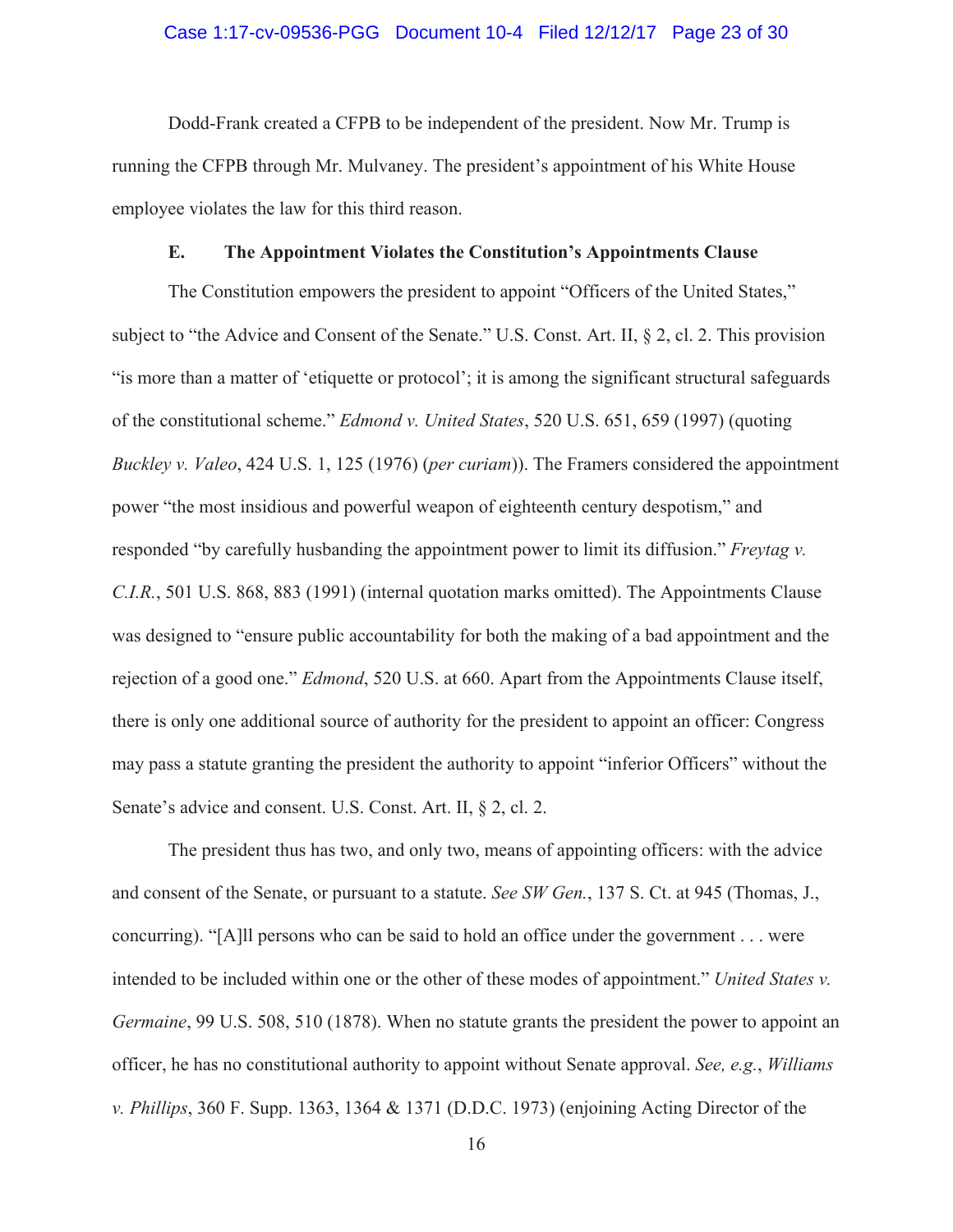### Case 1:17-cv-09536-PGG Document 10-4 Filed 12/12/17 Page 24 of 30

Office of Economic Opportunity from "taking any action as Acting Director" because he was not appointed under a statute or with Senate confirmation).<sup>20</sup>

Here, the Court is faced with two statutes designed to *limit* the president's authority. Dodd-Frank was enacted to create an independent agency, and the FVRA was enacted to reinforce the Senate's advice-and-consent power. *See SW Gen.*, 137 S. Ct. at 935–36. Given the "separation-of-powers concerns" that naturally arise in this field, the Court should hesitate to "read[] legislation, absent clear statement, to place in executive hands authority to" appoint officers without the Senate's advice or consent. *See Kucana v. Holder*, 558 U.S. 233, 237 (2010). Doing so risks improperly aggrandizing executive power at the direct expense of a co-equal branch.

Here, there is, to put it mildly, no clear statement in the FVRA that supplants

Dodd-Frank. To the contrary, the FVRA does not apply, *see* § I(B)(i), *supra*, and even if did, Dodd-Frank controls, *see* § (I)(B)(ii), *supra*. The government's statutory arguments fail, and without a valid statutory basis, the president's unlawful appointment violates the Appointments

Clause.

# **II. PLAINTIFF WILL SUFFER IRREPARABLE INJURY IF AN INJUNCTION IS NOT GRANTED.<sup>21</sup>**

### **A. Plaintiff's Constitutional Injury is** *Per Se* **Irreparable**

"Because plaintiff[] allege[s] deprivation of a constitutional right, no separate showing of irreparable harm is necessary." *Statharos v. N.Y. City Taxi & Limousine Comm'n*, 198 F.3d 317,

<sup>&</sup>lt;sup>20</sup> Mr. Mulvaney has not been confirmed by the Senate to the position of CFPB Director; his confirmation by the Senate to the position of OMB Director does not, on its own, allow the president to assign him additional duties in a position at another agency. *See Weiss v. United States*, 510 U.S. 163, 173–76 (1994); *Shoemaker v. United States*, 147 U.S. 282 (1893).

<sup>21</sup> Plaintiff is regulated by the CFPB. It has standing. *State Nat. Bank of Big Spring v. Lew*, 795 F.3d 48, 54 (D.C. Cir. 2015) (plaintiff Bank was regulated by the CFPB had standing to challenge President Obama's "recess appointment of the [CFPB's] Director, Richard Cordray").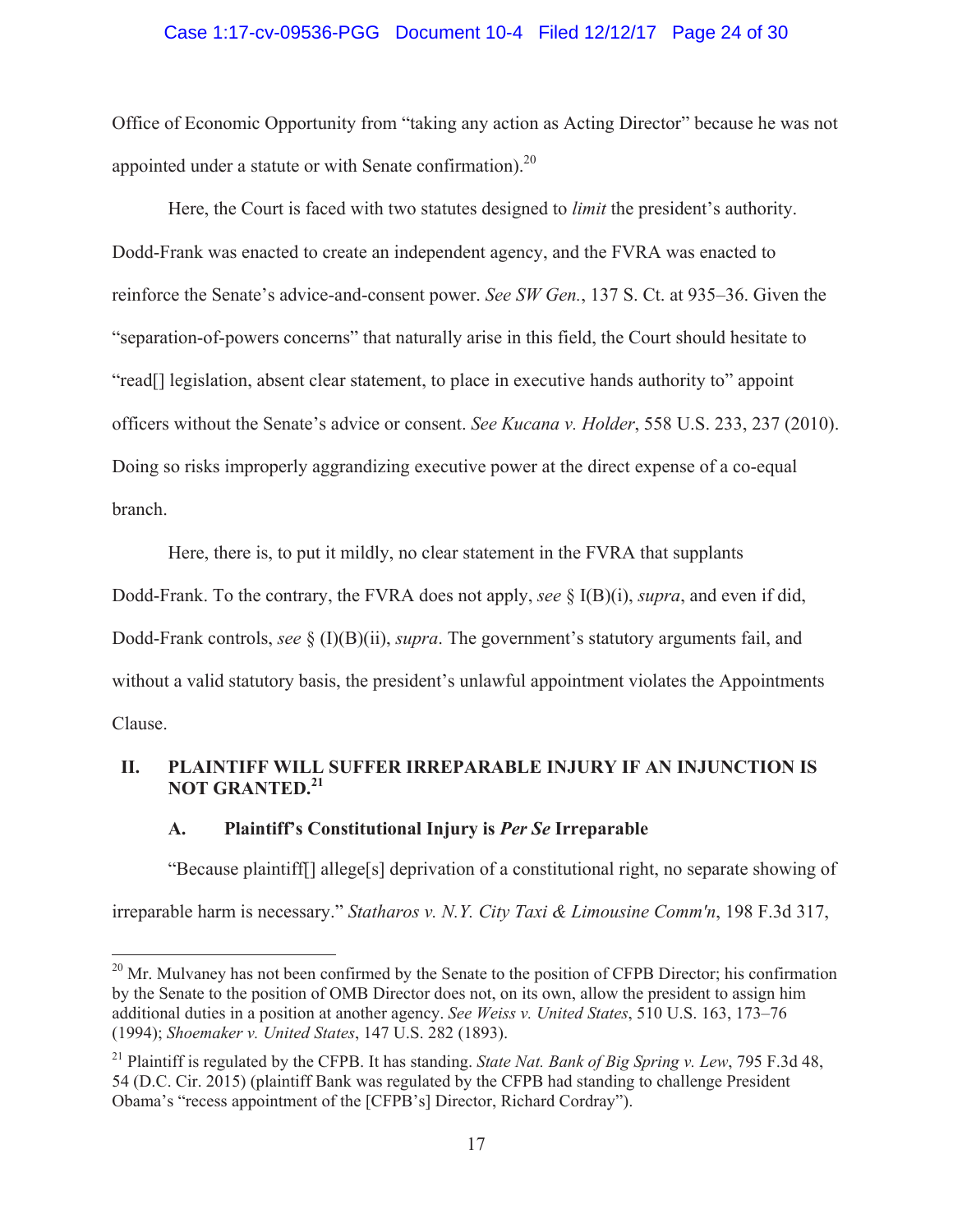### Case 1:17-cv-09536-PGG Document 10-4 Filed 12/12/17 Page 25 of 30

322 (2d Cir. 1999). As the Second Circuit has held repeatedly, where there is an alleged constitutional violation, there is *per se* irreparable harm. *Conn. Dep't of Envtl. Prot. v. O.S.H.A.*, 356 F.3d 226, 231 (2d Cir. 2004)) ("[T]he alleged violation of a constitutional right triggers a finding of irreparable injury . . . Because violations of constitutional rights are presumed irreparable, the very nature of [the State's] allegations" satisfies the requirement of irreparable injury (citations and internal quotation marks omitted)); *Jolly v. Coughlin*, 76 F.3d 468, 482 (2d Cir. 1996) ("The district court therefore properly relied on the presumption of irreparable injury that flows from a violation of constitutional rights. In any event, it is the *alleged* violation of a constitutional right that triggers a finding of irreparable harm" (emphasis in original)).

Because plaintiff has alleged that the defendants violated the Appointments Clause, "no separate showing of irreparable harm is necessary." *Statharos*, 198 F.3d at 322.

### **B. Regulation by an** *Ultra Vires* **Acting Director Causes Irreparable Harm**

But there is irreparable harm. An Acting Director with no lawful authority to regulate the Credit Union is now regulating the Credit Union. No money damage award can undo this harm.

A regulated entity is injured when its regulator was appointed unlawfully. Courts have repeatedly held, in analyzing standing, that regulated entities are "directly harmed by unconstitutional appointments." *Olympic Fed. Savs. & Loan Ass'n v. Dir., Office of Thrift Supervision*, 732 F. Supp. 1183, 1189–90 (D.D.C.), *appeal dismissed and remanded*, 903 F.2d 837 (D.C. Cir. 1990) (injunctive relief granted was rendered moot by the subsequent, constitutional appointment of the OTS Director). In *Olympic*, a bank challenged the president's FVRA appointment of Salvatore Martoche as Acting Director of the Office of Thrift Supervision. The bank argued that "because Mr. Martoche was not properly appointed, he has no more right to exercise the Director's appointment powers than this court does." *Id.* at 1188. The court held that the appointment harmed the bank because, "under the Constitution and laws of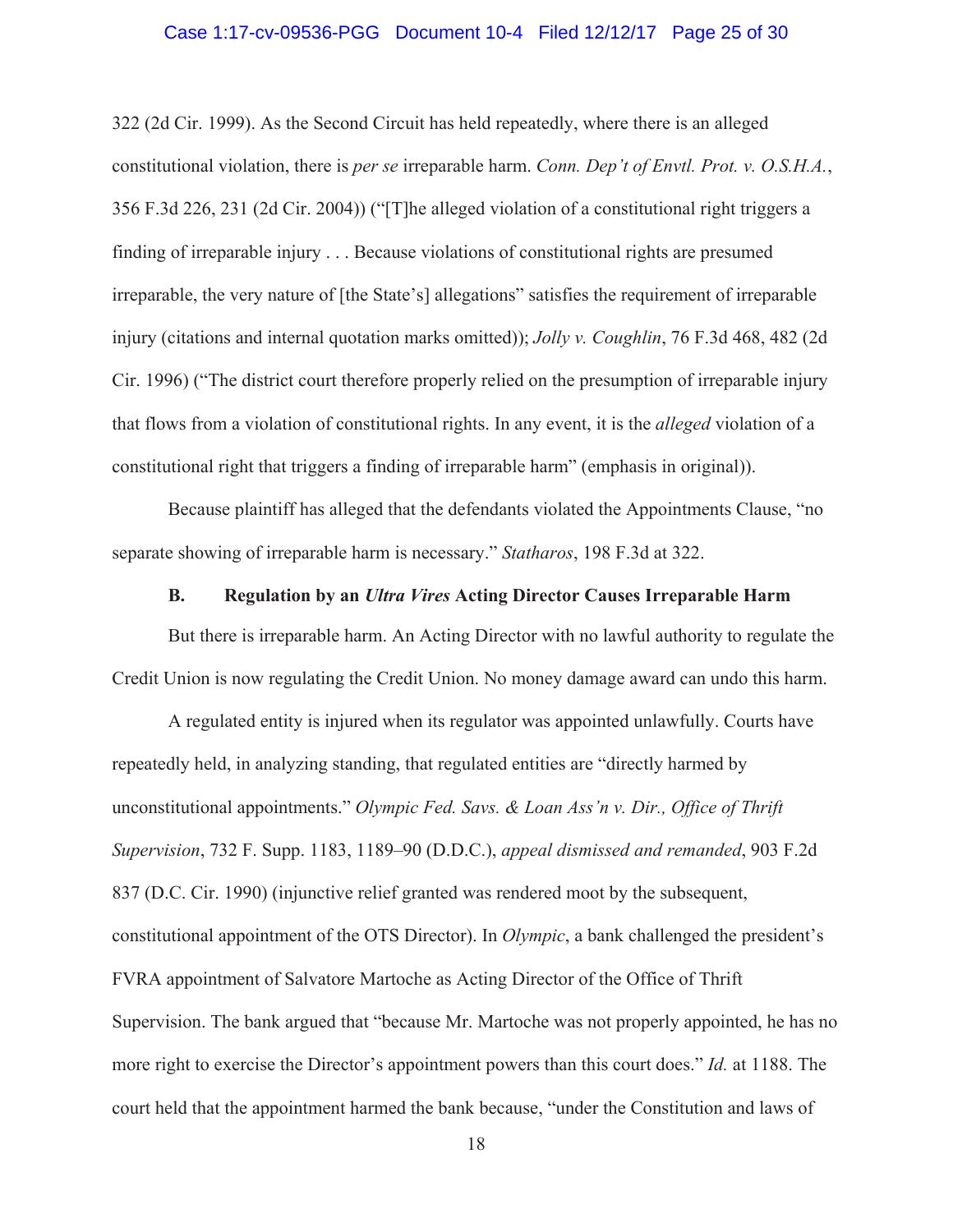#### Case 1:17-cv-09536-PGG Document 10-4 Filed 12/12/17 Page 26 of 30

the United States, [the bank] is subject to regulation *only* by individuals with legal authority to act." *Id.* (emphasis in original).

The D.C. Circuit agreed, in a parallel case challenging the appointment of a CFPB Director. *State Nat. Bank of Big Spring v. Lew*, 795 F.3d 48 (D.C. Cir. 2015), held that because the plaintiff bank was regulated by the CFPB, it had standing to challenge President Obama's "recess appointment of the [CFPB's] Director, Richard Cordray." *Id.* at 54. The bank was harmed even if it did not challenge a specific "agency rule"—it need not await "a future enforcement action." *Id.* at 53-54; *see also Free Enter. Fund*, 561 U.S. at 490 (challenge to Board's existence could be brought without requiring "petitioners to select and challenge a Board rule at random").

The Credit Union is regulated by the CFPB. It must follow rules and regulations the CFPB issues. For example, the Credit Union must follow the CFPB's mortgage disclosure rules, 12 CFR Part 1024; 12 CFR Part 1022, and CFPB rules to determine whether a member applying for a mortgage has the ability to repay, 12 CFR Part 1026. Levy Decl. ¶¶ 6-8. It complies with CFPB rules requiring collection and disclosure of mortgage lending data, 12 CFR Part 1003. *Id.* ¶ 9. And it complies with the CFPB's rules regulating international remittances, *i.e.*, transfers of money abroad, 12 CFR Part 1005. *Id.* ¶ 10.

But now, the Credit Union does not know who is validly in charge of the CFPB, who is authorized to make the rules, or whose rules to follow. Should the Credit Union comply with anything the CFPB requires after November 24, 2017? Assuming Mr. Mulvaney is an illegal Acting Director, the answer would seem to be no. If somehow the court ruled that he is a legal Acting Director, the answer would be yes. In the meantime, the uncertainty and the confusion are untenable, and make any planning and compliance impossible. *Id.* ¶¶ 13-14. The Court cannot

19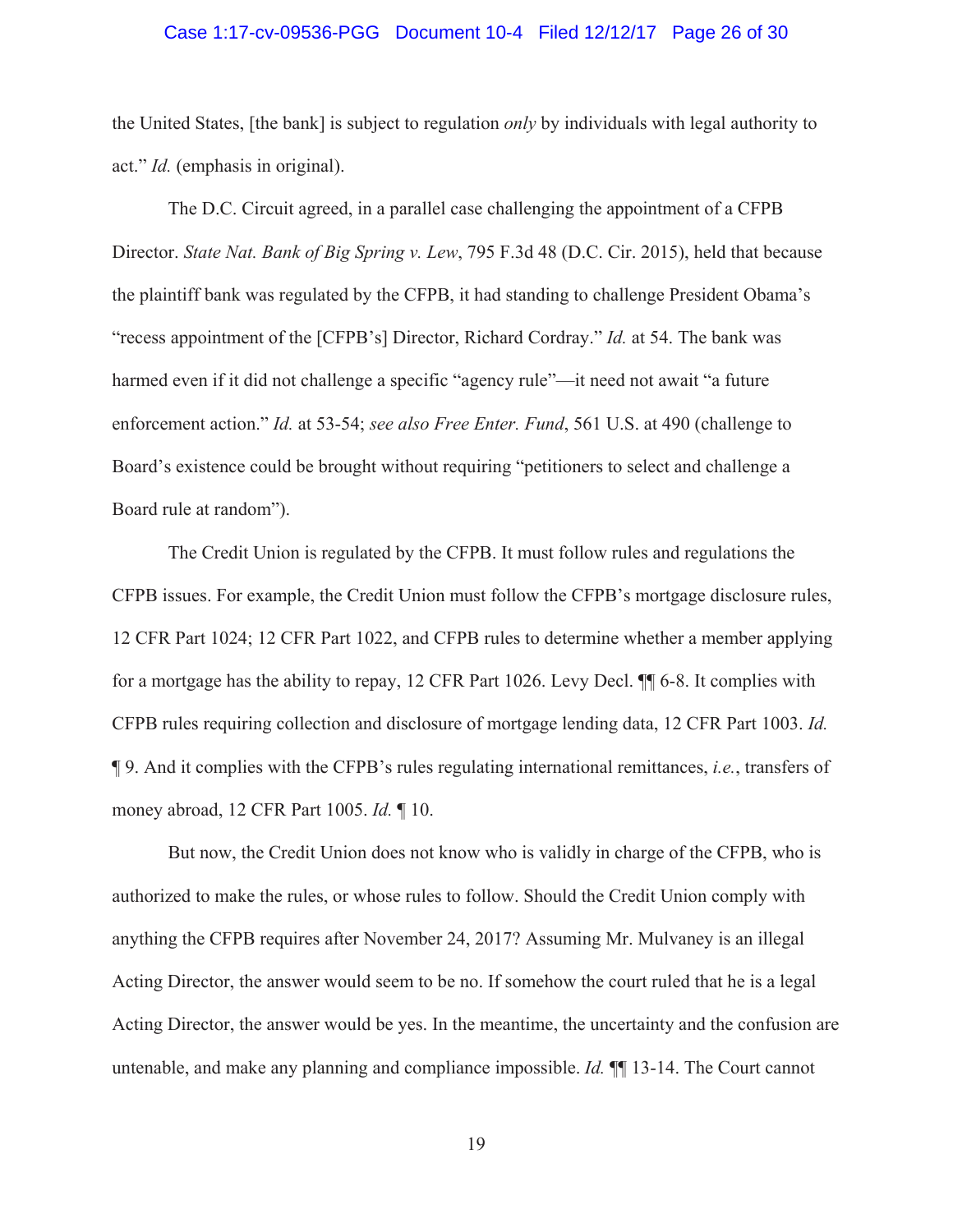### Case 1:17-cv-09536-PGG Document 10-4 Filed 12/12/17 Page 27 of 30

allow this regulatory chaos to continue over the multi-year course of a regular court calendar. The situation must be resolved through preliminary relief.

The Credit Union "is subject to regulation *only* by individuals with legal authority to act," and suffers an "injury . . . . when its government acts unconstitutionally against it." *Olympic Fed. Sav. & Loan Ass'n*, 732 F. Supp. at 1188 (emphasis in original). Mr. Mulvaney does not have "legal authority to act." Plaintiff is suffering injury. The motion should be granted.

### **C. Defendants Are Also Frustrating the Credit Union's Mission**

The Credit Union is a non-profit financial corporative. Its corporate mission is to "promote economic justice and opportunity in NYC neighborhoods" and provide "high-quality financial services and community development investments in low income, immigrant and other underserved communities." Levy Decl. ¶ 5. The Credit Union's laudatory mission is being frustrated by defendants' conduct, harm also not reparable by monetary damages.

It is well established that, for non-profit or other mission-driven organizations, harm to the non-profit's mission and the community it serves can constitute irreparable harm warranting an injunction. *Caron Found. of Florida, Inc. v. City of Delray Beach*, 879 F. Supp. 2d 1353, 1373 (S.D. Fla. 2012) ("Frustration of a rehabilitation provider's mission can cause irreparable harm."); *Stewart B. McKinney Found., Inc. v. Town Plan & Zoning Comm'n of Town of Fairfield*, 790 F. Supp. 1197, 1209 (D. Conn. 1992) (irreparable harm established where plaintiff injured by "inability to achieve its purpose of providing housing in the Oldfield property to needy HIV-infected persons pending a final determination of this action"); *Heartland Acad. Cmty. Church v. Waddle*, 335 F.3d 684, 690 (8th Cir. 2003) ("another mass removal of boarding students . . . thought to be a real possibility" poses "potential harm" and "threat to HCA and its mission," warranting preliminary injunction); *cf. Resolution Tr. Corp. v. Elman*, 949 F.2d 624,

20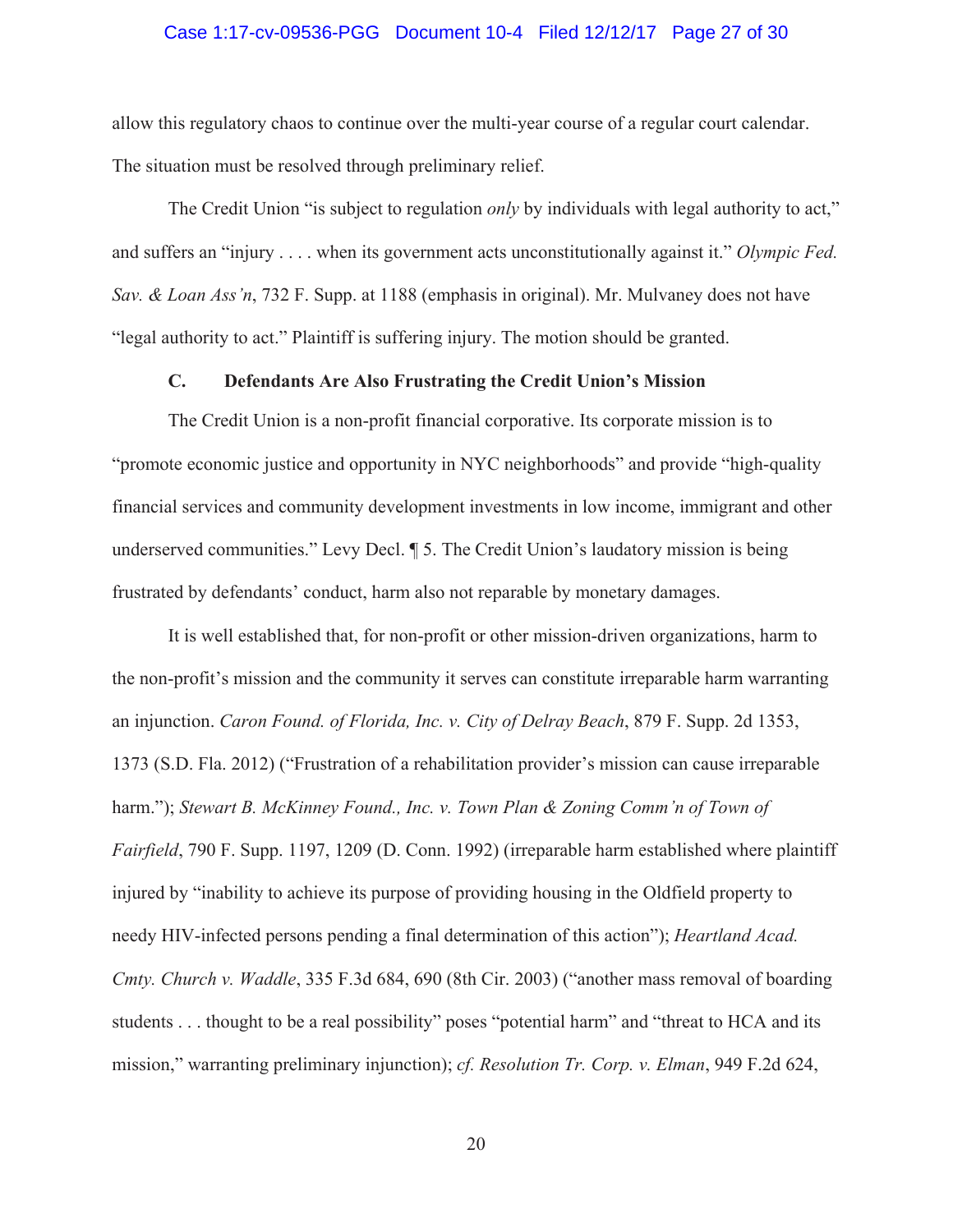# Case 1:17-cv-09536-PGG Document 10-4 Filed 12/12/17 Page 28 of 30

629 (2d Cir. 1991) (irreparable harm established where "the essential statutory mission of the RTC would be frustrated").

 President Trump's appointment of Mr. Mulvaney to gut the CFPB is frustrating the Credit Union's mission of promoting economic justice for its members. Mr. Mulvaney has described the CFPB as a "sad, sick joke" and "would advocate shutting it [the CFPB] down."<sup>22</sup> In fewer than two weeks in office, Mr. Mulvaney has, in his own words, "stopped a good many things," including:

- "stopped all new reg[ulation]s going out the door";
- $\bullet$  "stopped all the new contracting";
- $\bullet$  "stopping the filing of new lawsuits," including 14 lawsuits ready to be filed against financial services companies;
- implemented a 30-day hiring freeze;
- stopped distributions from the civil penalties fund; and
- installed political appointees with no experience in overseeing financial institutions or protecting consumers.<sup>23</sup>

His goal, he admits, is to "limit as much as we can what the CFPB does."<sup>24</sup>

These actions harm the Credit Union's mission and its members, approximately 90% of whom are low- or moderate-income, and who rely on the CFPB to protect them in the financial services market. *See* Levy Decl. ¶¶ 3, 15.

<sup>&</sup>lt;sup>22</sup> John Bowden, *Mulvaney: Authority I have at consumer bureau 'should frighten people*,' The Hill (Nov. 30, 2017, 9:31 PM), http://thehill.com/homenews/administration/362709-mulvaney-authority-i-have-atconsumer-bureau-should-frighten-people.

<sup>23</sup> Boyer, *supra* n.10; Rucker, *supra* n.10; McKendry, *supra* n.10.

<sup>24</sup> Levin, *supra* n.12.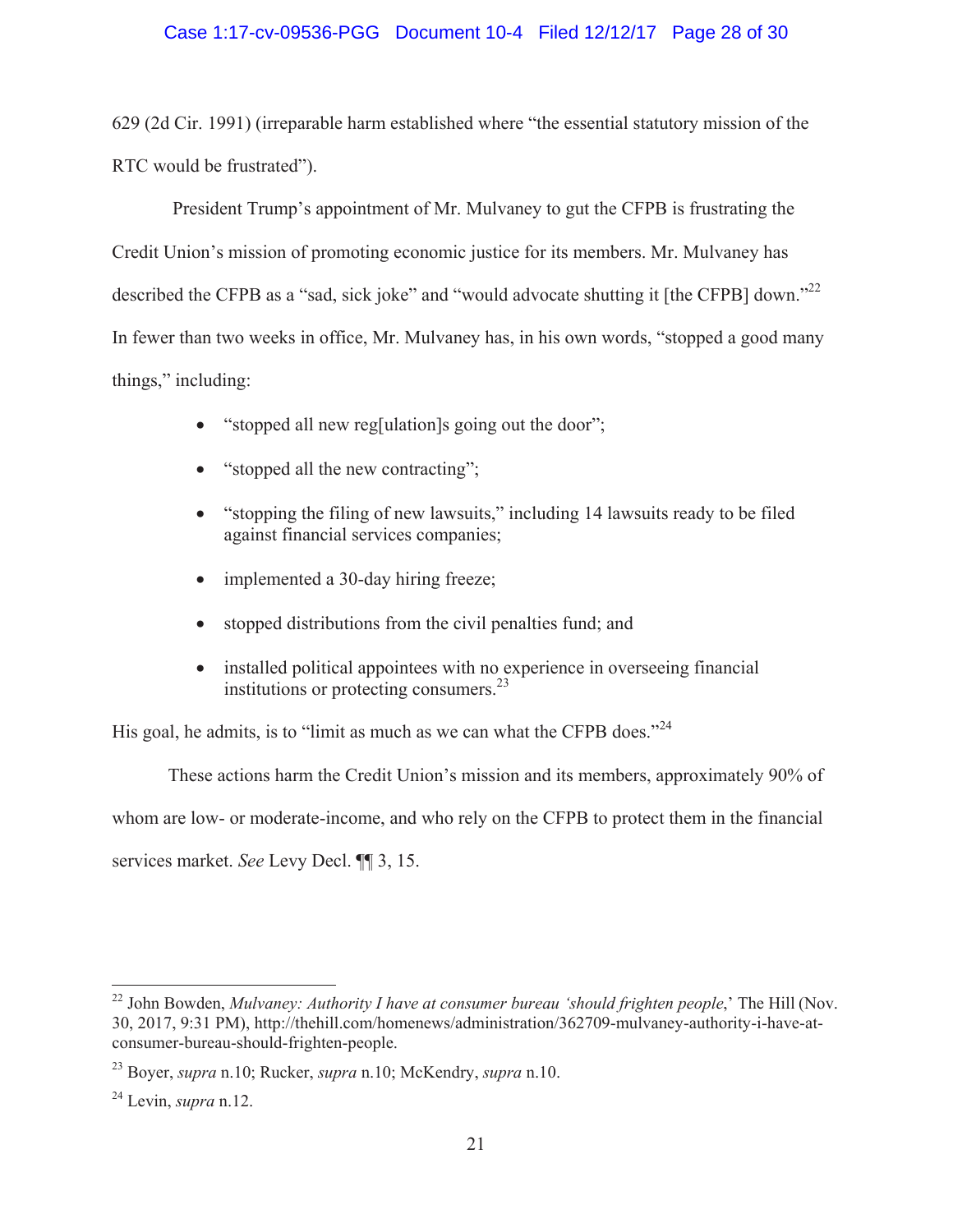# **III. THE BALANCE OF EQUITIES AND THE PUBLIC INTEREST SUPPORT PLAINTIFF**

The balance of the equities and the public interest strongly support a preliminary injunction. Defendants ask this Court to bless the lawless appointment of a man who is not independent of the president to run an independent agency. Worse, Mr. Mulvaney is trying to destroy the agency he now leads. *See* § II(C)), *supra*. His goal to limit "as much as we can what the CFPB does to sort of interfere with capitalism and with the financial services market<sup> $25$ </sup> is directly at odds with the CFPB's statutory mandate. It is in the public's interest that the CFPB "adhere[s] to its statutory mandate." *Jacksonville Port Auth. v. Adams*, 556 F.2d 52, 59 (D.C. Cir. 1977).

Plaintiff, in contrast, asks this Court to preserve as Acting Director someone who has served in number of senior leadership roles at the CFPB (Deputy Chief Operating Officer, Acting Chief of Staff, and Deputy Chief of Staff), with experience in and commitment to financial regulation. Most important, Ms. English is the only person permitted under the law to be the Acting Director. If defendant Trump wants to replace her, he is free to nominate a Director for Senate confirmation anytime. "Temporary postponement of the President's" appointment "would not appear to cause any damage to his interest or to that of the United States." *Mackie v. Bush*, 809 F. Supp. 144, 146 (D.D.C. 1993).

Finally, the public has a strong interest in ensuring that the CFPB Acting Director is legitimate. CFPB is a major federal agency with regulatory and enforcement authority covering a wide array of consumer financial services—from mortgages and student loans to debt collection and credit reporting. An injunction undoing this unlawful takeover will restore order to the CFPB

<sup>25</sup> Bowden, *supra* n.22.